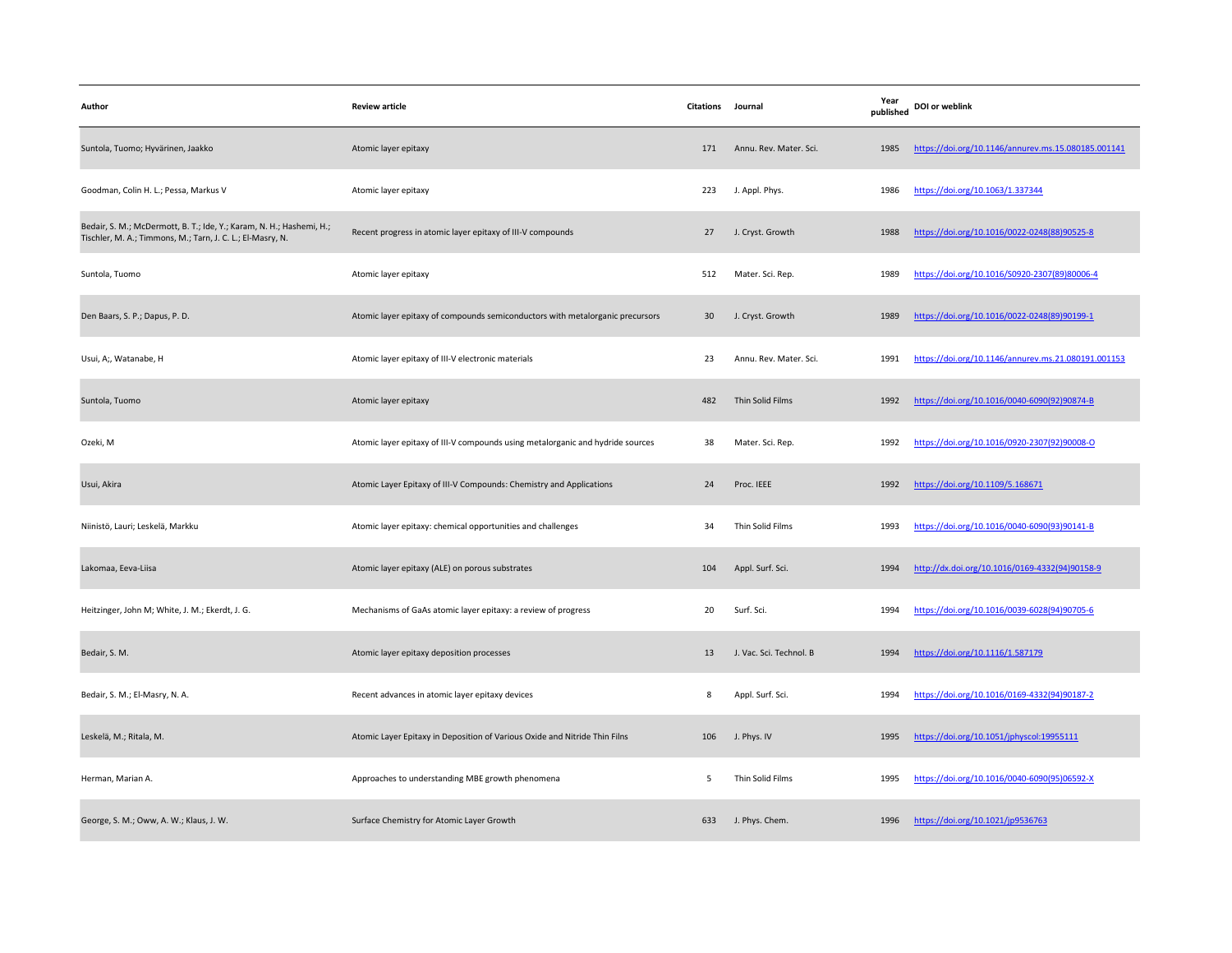| Niinistö, Lauri; Ritala, Mikko; Leskelä, Markku                                                                                            | Synthesis of oxide thin films and overlayers by atomic layer epitaxy for advanced<br>applications                                                                                                     | 153  | Mater. Sci. Eng. B                 | 1996 | https://doi.org/10.1016/S0921-5107(96)01617-0 |
|--------------------------------------------------------------------------------------------------------------------------------------------|-------------------------------------------------------------------------------------------------------------------------------------------------------------------------------------------------------|------|------------------------------------|------|-----------------------------------------------|
| Suntola, Tuomo                                                                                                                             | Surface chemistry of materials deposition at atomic layer level                                                                                                                                       | 94   | Appl. Surf. Sci.                   | 1996 | https://doi.org/10.1016/0169-4332(96)00306-6  |
| Ritala, Mikko                                                                                                                              | Advanced ALE processes of amorphous and polycrystalline films                                                                                                                                         | 95   | Appl. Surf. Sci.                   | 1997 | https://doi.org/10.1016/S0169-4332(96)01004-5 |
| Haukka, Suvi; Suntola, Tuomo                                                                                                               | Advanced Materials Processing by Adsorption Control                                                                                                                                                   | 53   | Interface Science                  | 1997 | https://doi.org/10.1023/A:1008601024870       |
| Herman, Marian A.                                                                                                                          | Physical principles of ultrahigh vacuum atomic layer epitaxy                                                                                                                                          | 17   | Appl. Surf. Sci.                   | 1997 | https://doi.org/10.1016/S0169-4332(96)00980-4 |
| Ritala, Mikko; Leskelä, Markku                                                                                                             | Atomic layer epitaxy - a valuable tool for nanotechnology?                                                                                                                                            | 263  | Nanotechnol.                       | 1998 | https://doi.org/10.1088/0957-4484/10/1/005    |
| Niinistö, Lauri                                                                                                                            | Atomic layer epitaxy                                                                                                                                                                                  | 72   | Curr. Op. Solid State. Mater. Sci. | 1998 | https://doi.org/10.1016/S1359-0286(98)80080-6 |
| Leskelä, Markku; Ritala, Mikko                                                                                                             | Atomic layer deposition (ALD): from precursors to thin film structures                                                                                                                                | 893  | Thin Solid Films                   | 2002 | https://doi.org/10.1016/S0040-6090(02)00117-7 |
| Yong, Kijung; Jeong, Joonhee                                                                                                               | Applications of atomic layer chemical vapor deposition for the processing of<br>nanolaminate structures                                                                                               | 17   | Korean J. Chem. Eng                | 2002 | https://doi.org/10.1007/BF02697156            |
| Malygin, A. A.                                                                                                                             | Synthesis of multicomponent oxide low-dimensional systems on the surface of porous<br>silicon dioxide using the Molecular Layering Method                                                             | 12   | Russ. J. Gen. Chem.                | 2002 | https://doi.org/10.1023/A:1016344516638       |
| Leskelä, M.; Ritala, M.                                                                                                                    | Atomic layer deposition chemistry: Recent developments and future challenges                                                                                                                          | 814  | Angew. Chem.-Int. Edit.            | 2003 | https://doi.org/10.1002/anie.200301652        |
| Kim, H.                                                                                                                                    | Atomic layer deposition of metal and nitride thin films: Current research efforts and<br>applications for semiconductor device processing                                                             | 480  | J. Vac. Sci. Technol. B            | 2003 | https://doi.org/10.1116/1.1622676             |
| Leskelä, Markku; Ritala, Mikko                                                                                                             | Rare-earth oxide thin films as gate oxides in MOSFET transistors                                                                                                                                      | 104  | J. Solid. State Chem               | 2003 | https://doi.org/10.1016/S0022-4596(02)00204-9 |
| Crowell, John E.                                                                                                                           | Chemical methods of thin film deposition: Chemical vapor deposition, atomic layer<br>deposition, and related technologies                                                                             | 84   | J. Vac. Sci. Technol. A            | 2003 | https://doi.org/10.1116/1.1600451             |
| Niinistö, L; Päiväsaari, J; Niinistö, J; Putkonen, M; Nieminen, M                                                                          | Advanced electronic and optoelectronic materials by Atomic Layer Deposition: An<br>overview with special emphasis on recent progress in processing of high-k dielectrics<br>and other oxide materials | 305  | Phys. Stat. solidi (a)             | 2004 | https://doi.org/10.1002/pssa.200406798        |
| Jones, Anthony C.; Aspinall, Helen C.; Chalker, Paul R.; Potter, Richard<br>J.; Kukli, Kaupo; Rahtu, Antti; Ritala, Mikko; Leskelä, Markku | Some recent developments in the MOCVD and ALD of high-k dielectric oxides                                                                                                                             | 49   | J. Mater. Chem.                    | 2004 | https://doi.org/10.1039/b405525j              |
| Puurunen, R. L.                                                                                                                            | Surface chemistry of atomic layer deposition: A case study for the<br>trimethylaluminum/water process                                                                                                 | 1830 | J. Appl. Phys.                     | 2005 | https://doi.org/10.1063/1.1940727             |
| Putkonen, Matti; Sajavaara, Timo; Niinistö, Lauri; Keinonen, Juhani                                                                        | Analysis of ALD-processed thin films by ion-beam techniques                                                                                                                                           | 63   | Anal. Bioanal. Chem.               | 2005 | https://doi.org/10.1007/s00216-005-3365-3     |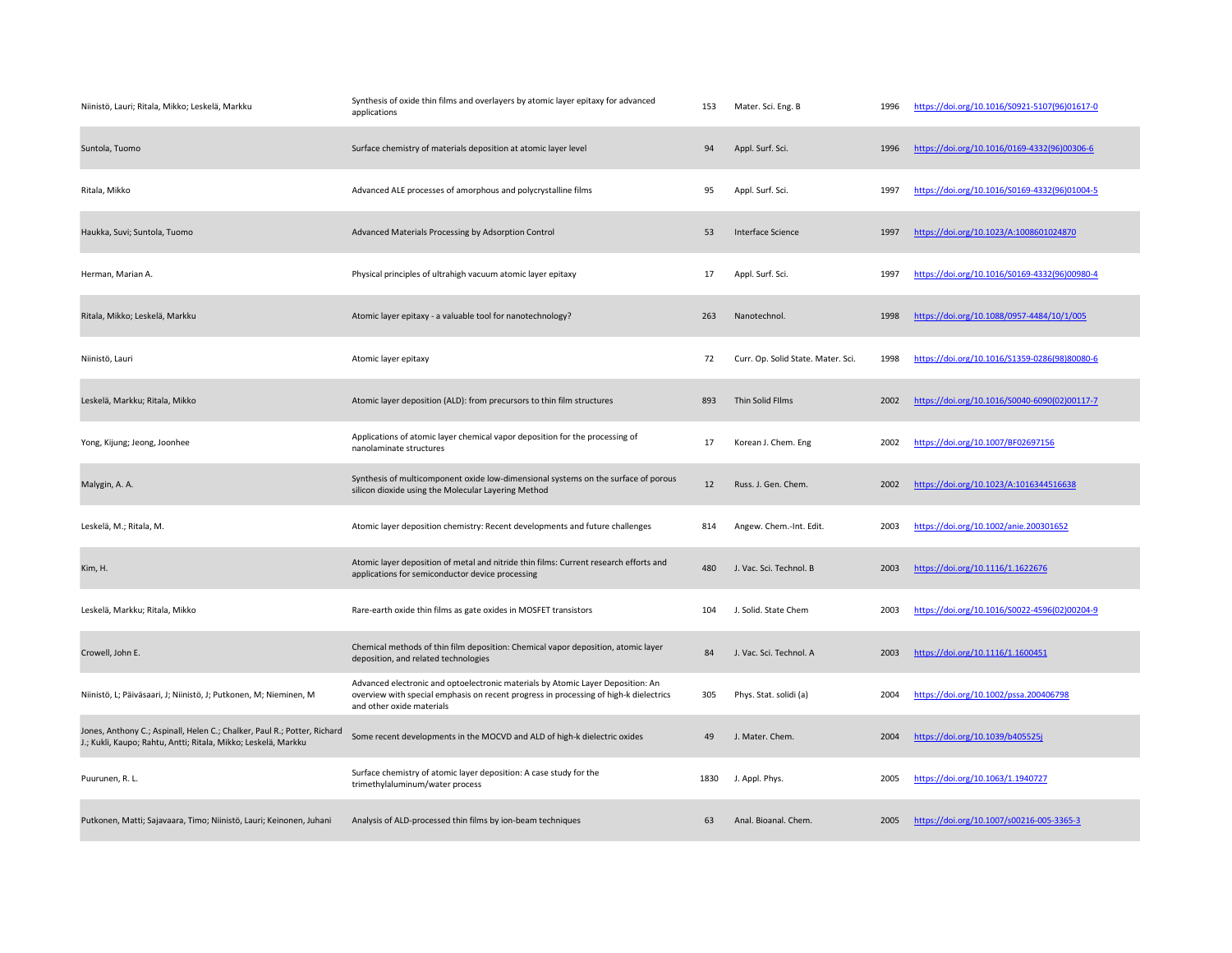| Puurunen, R. L.                                                                                                                                                          | Formation of metal oxide particles in atomic layer deposition during the chemisorption<br>of metal chlorides: A review                        | 62   | Chem. Vapor Depos.     | 2005 | https://doi.org/10.1002/cvde.200400021                        |
|--------------------------------------------------------------------------------------------------------------------------------------------------------------------------|-----------------------------------------------------------------------------------------------------------------------------------------------|------|------------------------|------|---------------------------------------------------------------|
| Elers, K. E.; Blomberg, T; Peussa, M.; Aitchison, B.; Haukka, S.; Marcus, Film uniformity in atomic layer deposition<br>S.                                               |                                                                                                                                               | 74   | Chem. Vapor Depos.     | 2006 | https://doi.org/10.1002/cvde.200500024                        |
| Kim, H.; McIntyre, P.C.                                                                                                                                                  | Atomic layer deposition of ultrathin metal-oxide films for nano-scale device applications                                                     | 57   | J. Korean Phys. Soc.   | 2006 | http://www.jkps.or.kr/journal/view.html?uid=7427&vmd=<br>Full |
| Schumacher, Marcus; Baumann, Peter K.; Seidel, Tom                                                                                                                       | AVD and ALD as Two Complementary Technology Solutions for Next Generation<br>Dielectric and Conductive Thin-Film Processing                   | 51   | Chem. Vap. Deposition  | 2006 | https://doi.org/10.1002/cvde.200500027                        |
| Jones, Anthony C.; Aspinall, Helen C.; Chalker, Paul R.; Potter, Richard<br>J.; Manning, Troy D.; Loo, Yim Fun; O'Kane, Ruairi; Gaskell, Jeffrey M.;<br>Smith, Lesley M. | MOCVD and ALD of high-k Dielectric Oxides Using Alkoxide Precursors                                                                           | 50   | Chem. Vap. Deposition  | 2006 | https://doi.org/10.1002/cvde.200500023                        |
| Malygin, A. A.                                                                                                                                                           | The Molecular Layering Nanotechnology: Basis and Application                                                                                  | 26   | J. Ind. Eng. Chem.     | 2006 | https://www.cheric.org/PDF/JIEC/IE12/IE12-1-0001.pdf          |
| Knez, Mato; Niesch, Kornelius; Niinistö, Lauri                                                                                                                           | Synthesis and surface engineering of complex nanostructures by atomic layer<br>deposition                                                     | 689  | Adv. Mater.            | 2007 | https://doi.org/10.1002/adma.200700079                        |
| Leskelä, Markku; Kemell, Marianna; Kukli, Kaupo; Pore, Viljami;<br>Santala, Eero; Ritala, Mikko; Lu, Jun                                                                 | Exploitation of atomic layer deposition for nanostructured materials                                                                          | 65   | Mater. Sci. Eng. C     | 2007 | https://doi.org/10.1016/j.msec.2006.06.006                    |
| Päiväsaari, Jani; Niinistö, Jaakko; Myllymäki, Pia; Dezelah, Chuck;<br>Winter, Charles H.; Putkonen, Matti; Nieminen, Minna; Niinistö, Lauri                             | Atomic layer deposition of rare earth oxides                                                                                                  | 32   | Top. Appl. Phys.       | 2007 | https://link.springer.com/chapter/10.1007/11499893 2          |
| Zaera, Francisco                                                                                                                                                         | The surface chemistry of thin film atomic layer deposition (ALD) processes for electronic<br>device manufacturing                             | 95   | J. Mater. Chem.        | 2008 | https://doi.org/10.1039/b803832e                              |
| Kim, Hyungjun; Lee, Han-Bo-Ram; Maeng, W. -J.                                                                                                                            | Applications of atomic layer deposition to nanofabrication and emerging nanodevices                                                           | 447  | Thin Solid Films       | 2009 | https://doi.org/10.1016/j.tsf.2008.09.007                     |
| Langereis, E.; Heil, S. B. S.; Knoops, H. C. M.; Keuning, W.; van de<br>Sanden, M. C. M.; Kessels, W. M. M.                                                              | In situ spectroscopic ellipsometry as a versatile tool for studying atomic layer<br>deposition                                                | 227  | J. Phys. D-Appl. Phys. | 2009 | https://doi.org/10.1088/0022-3727/42/7/073001                 |
| Niinistö, Jaakko; Kukli, Kaupo; Heikkilä, Mikko; Ritala, Mikko; Leskelä,<br>Markku                                                                                       | Atomic Layer Deposition of High-k Oxides of the Group 4 Metals for Memory<br>Applications                                                     | 103  | Adv. Eng. Mater        | 2009 | https://doi.org/10.1002/adem.200800316                        |
| Wallace, Robert M.; McIntyre, Paul C.; Kim, Jiyoung; Nishi, Yoshio                                                                                                       | Atomic Layer Deposition of Dielectrics on Ge and III-V Materials for Ultrahigh<br><b>Performance Transistors</b>                              | 96   | MRS Bull.              | 2009 | https://doi.org/10.1557/mrs2009.137                           |
| Ritala, Mikko; Niinistö, Jaakko                                                                                                                                          | Industrial Applications of Atomic Layer Deposition                                                                                            | 84   | <b>ECS Trans.</b>      | 2009 | https://doi.org/10.1149/1.3207651                             |
|                                                                                                                                                                          | Clave, Guylhaine; Rauwel, Erwan; Willinger, Marc-Georg; Pinna, Nicola Non-aqueous sol-gel routes applied to atomic layer deposition of oxides | 33   | J. Mater. Chem.        | 2009 | https://doi.org/10.1039/b806215c                              |
| George, Steven M.                                                                                                                                                        | Atomic Layer Deposition: An Overview                                                                                                          | 3717 | Chem. Rev.             | 2010 | https://doi.org/10.1021/cr900056b                             |
|                                                                                                                                                                          |                                                                                                                                               |      |                        |      |                                                               |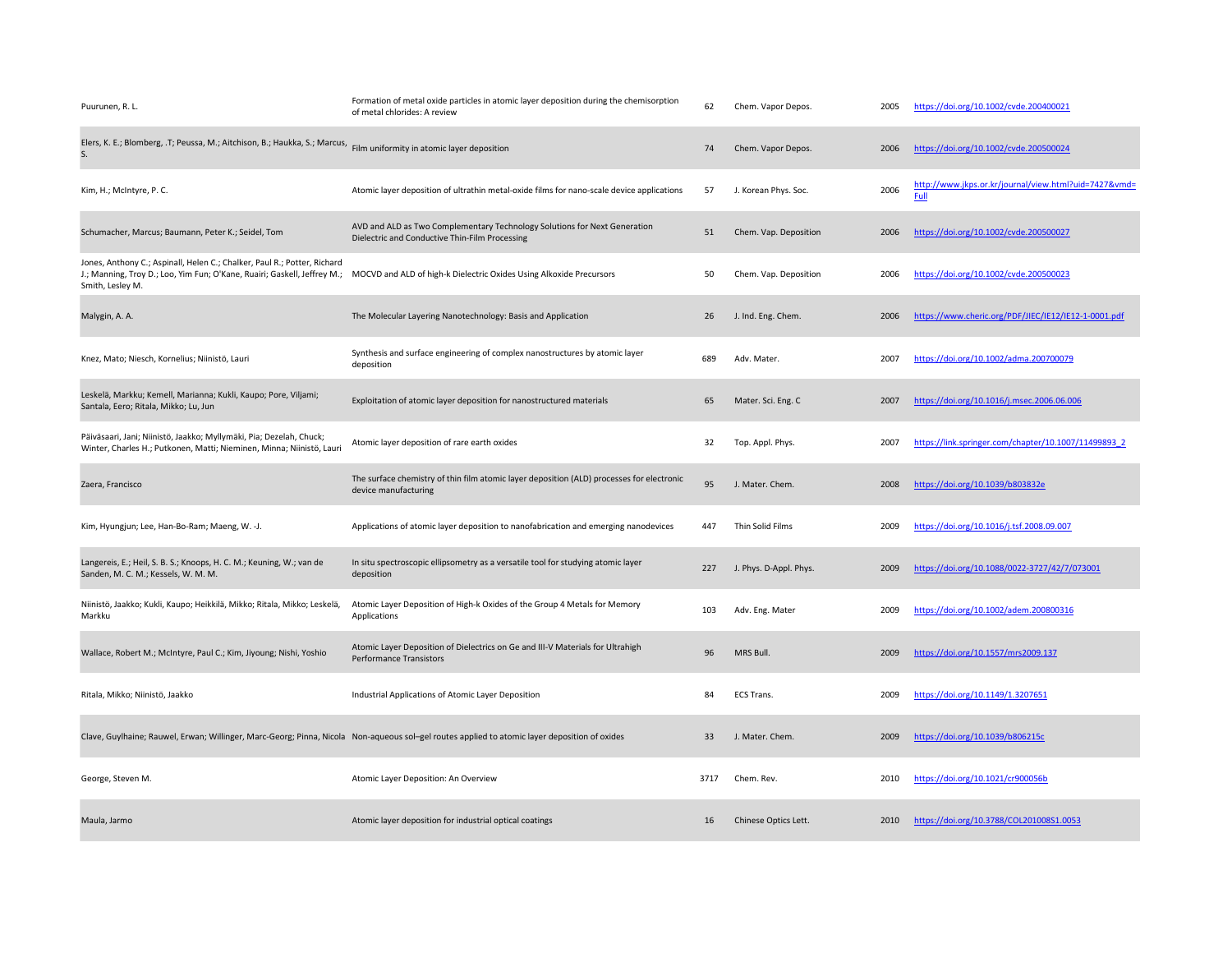| Profijt, H. B.; Potts, S. E.; van de Sanden, M. C. M.; Kessels, W. M. M.                                                                                              | Plasma-Assisted Atomic Layer Deposition: Basics, Opportunities, and Challenges                                                  | 551 | J. Vac. Sci. Technol. A | 2011 | https://doi.org/10.1116/1.3609974                |
|-----------------------------------------------------------------------------------------------------------------------------------------------------------------------|---------------------------------------------------------------------------------------------------------------------------------|-----|-------------------------|------|--------------------------------------------------|
| Detavernier, Christophe; Dendooven, Jolien; Sree, Sreeprasanth<br>Pulinthanathu; Ludwig, Karl F.; Martens, Johan A.                                                   | Tailoring nanoporous materials by atomic layer deposition                                                                       | 275 | Chem. Soc. Rev.         | 2011 | https://doi.org/10.1039/c1cs15091j               |
| Parsons, Gregory N.; George, Steven M; Knez, Mato                                                                                                                     | Progress and future directions for atomic layer deposition and ALD-based chemistry                                              | 142 | MRS Bull.               | 2011 | https://doi.org/10.1557/mrs.2011.238             |
| Bakke, Jonathan R.; Pickrahn, Katie L.; Brennan, Thomas P.; Bent,<br>Stacey F.                                                                                        | Nanoengineering and interfacial engineering of photovoltaics by atomic layer<br>deposition                                      | 134 | Nanoscale               | 2011 | https://doi.org/10.1039/c1nr10349k               |
| Elam, Jeffrey W.; Dasgupta, Neil P.; Prinz, Fritz B.                                                                                                                  | ALD for clean energy conversion, utilization, and storage                                                                       | 96  | MRS Bull.               | 2011 | https://doi.org/10.1557/mrs.2011.265             |
| Changdeuck, Bae; Hyunjung, Shin; Nielsch, Kornelius                                                                                                                   | Surface modification and fabrication of 3D nanostructures by atomic layer deposition                                            | 52  | MRS Bull.               | 2011 | https://doi.org/10.1557/mrs.2011.264             |
| Raaijmakers, Ivo                                                                                                                                                      | Current and Future Applications of ALD in Micro-electronics                                                                     | 38  | ECS Trans.              | 2011 | https://doi.org/10.1149/1.3633649                |
| Leskelä, Markku; Ritala, Mikko; Nilsen, Ola                                                                                                                           | Novel materials by atomic layer deposition and molecular layer deposition                                                       | 36  | MRS Bull.               | 2011 | https://doi.org/10.1557/mrs.2011.240             |
| Marin, Elia; Lanzutti, Alex; Andreatta, Francesco; Lekka, Maria;<br>Guzman, Luis; Fedrizzi, Lorenzo                                                                   | Atomic layer deposition: state-of-the-art and research/industrial perspectives                                                  | 28  | Corr. Rev.              | 2011 | https://doi.org/10.1515/CORRREV.2011.010         |
| Meng, Xiangbo; Yang, Xiao-Qing; Sun, Xueliang                                                                                                                         | Emerging Applications of Atomic Layer Deposition for Lithium-Ion Battery Studies                                                | 410 | Adv. Mater.             | 2012 | https://doi.org/10.1002/adma.201200397           |
| Marichy, Catherine; Bechelany, Mikhael; Pinna, Nicola                                                                                                                 | Atomic Layer Deposition of Nanostructured Materials for Energy and Environmental<br>Applications                                | 409 | Adv. Mater.             | 2012 | https://doi.org/10.1002/adma.201104129           |
| Poodt, Paul; Cameron, David C.; Dickey, Eric; George, Steven M.;<br>Kuznetsov, Vladimir; Parsons, Gregory N.; Roozeboom, Fred;<br>Sundaram, Ganesh; Vermeer, Ad       | Spatial atomic layer deposition: A route towards further industrialization of atomic layer<br>deposition                        | 194 | J. Vac. Sci. Technol. A | 2012 | https://doi.org/10.1116/1.3670745                |
| van Delft, J. A.; Garcia-Alonso, D.; Kessels, W. M. M.                                                                                                                | Atomic layer deposition for photovoltaics: applications and prospects for solar cell<br>manufacturing                           | 156 | Semicond, Sci. Technol. | 2012 | https://doi.org/10.1088/0268-1242/27/7/074002    |
| Xie, Qi; Deng, Shaoren; Schaekers, Marc; Lin, Dennis; Caymax, Matty;<br>Delabie, Annelies; Qu, Xin-Ping; Jiang, Yu-Long; Deduytsche, Davy;<br>Detavernier, Christophe | Germanium surface passivation and atomic layer deposition of high-k dielectrics-a<br>tutorial review on Ge-based MOS capacitors | 122 | Semicond. Sci. Technol. | 2012 | https://doi.org/10.1088/0268-1242/27/7/074012    |
| Zaera, Francisco                                                                                                                                                      | The Surface Chemistry of Atomic Layer Depositions of Solid Thin Films                                                           | 92  | J. Phys. Chem. Lett     | 2012 | https://doi.org/10.1021/jz300125f                |
| Knoops, H. C. M.; Donders, M. E.; van de Sanden, M. C. M.; Notten, P.<br>H. L.; Kessels, W. M. M.                                                                     | Atomic layer deposition for nanostructured Li-ion batteries                                                                     | 87  | J. Vac. Sci. Technol. A | 2012 | https://doi.org/10.1116/1.3660699                |
| Elliot, Simon D                                                                                                                                                       | Atomic scale simulation of ALD chemistry                                                                                        | 73  | Semicond. Sci. Technol. | 2012 | https://dx.doi.org/10.1088/0268-1242/27/7/074008 |
| Peng, Qing; Lewis, Jay S.; Hoertz, Paul G.; Glass, Jeffrey T.; Parsons,<br>Gregory N.                                                                                 | Atomic layer deposition for electrochemical energy generation and storage systems                                               | 51  | J. Vac. Sci. Technol. A | 2012 | https://doi.org/10.1116/1.3672027                |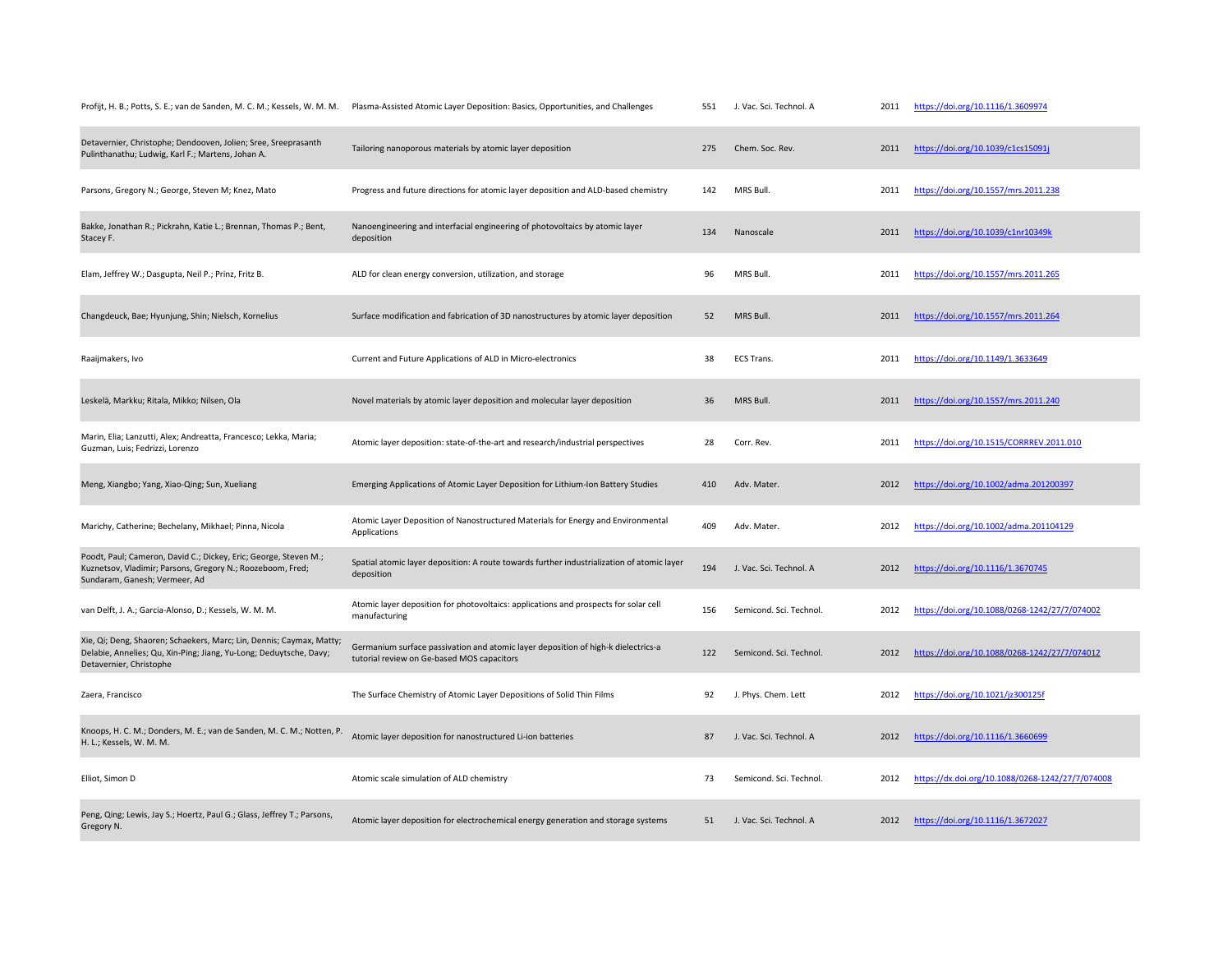| Hyungsoon, Im; Wintterberg, Nathan J; Lindquist, Nathan C; Oh, Sang-<br>Hyun                                                                                                                                 | Atomic layer deposition: A versatile technique for plasmonics and nanobiotechnology                                  | 45  | J. Mater. Res                    | 2012 | https://doi.org/10.1557/jmr.2011.434           |
|--------------------------------------------------------------------------------------------------------------------------------------------------------------------------------------------------------------|----------------------------------------------------------------------------------------------------------------------|-----|----------------------------------|------|------------------------------------------------|
| Wiemer, C.; Lamagna, L.; Fanciulli, M.                                                                                                                                                                       | Atomic layer deposition of rare-earth-based binary and ternary oxides for<br>microelectronic applications            | 32  | Semicond. Sci. Technol.          | 2012 | https://doi.org/10.1088/0268-1242/27/7/074013  |
| Knez, Mato                                                                                                                                                                                                   | Diffusion phenomena in atomic layer deposition                                                                       | 20  | Semicond, Sci. Technol.          | 2012 | https://doi.org/10.1088/0268-1242/27/7/074001  |
| Miikkulainen, Ville; Leskelä, Markku; Ritala, Mikko; Puurunen, Riikka L                                                                                                                                      | Crystallinity of inorganic films grown by atomic layer deposition: Overview and general<br>trends                    | 956 | J. Appl. Phys.                   | 2013 | https://doi.org/10.1063/1.4757907              |
| Lu, Junling; Elam, Jeffrey W.; Stair, Peter C.                                                                                                                                                               | Synthesis and Stabilization of Supported Metal Catalysts by Atomic Layer Deposition                                  | 204 | Accounts Chem. Res.              | 2013 | https://doi.org/10.1021/ar300229c              |
| Parsons, Gregory N.; Atanasov, Sarah E.; Dandley, Erinn C.; Devine,<br>Christina K.; Gong, Bo; Jur, Jesse S.; Lee, Kyoungmi; Oldham,<br>Christopher J.; Peng, Qing; Spagnola, Joseph C.; Williams, Philip S. | Mechanisms and reactions during atomic layer deposition on polymers                                                  | 124 | Coord. Chem. Rev.                | 2013 | https://doi.org/10.1016/j.ccr.2013.07.001      |
| Anjana, Devi                                                                                                                                                                                                 | 'Old Chemistries' for new applications: Perspectives for development of precursors for<br>MOCVD and ALD applications | 102 | Coord. Chem. Rev.                | 2013 | https://doi.org/10.1016/j.ccr.2013.07.025      |
| Barry, S. T.                                                                                                                                                                                                 | Amidinates, guanidinates, and iminopyrrolidinates: Understanding precursor<br>thermolysis to design a better ligand  | 82  | Coord. Chem. Rev.                | 2013 | https://doi.org/10.1016/j.ccr.2013.03.015      |
| Knisley, Thomas J.; Kalutarage, Lakmal C.; Winter, Charles H.                                                                                                                                                | Precursors and chemistry for the atomic layer deposition of metallic first row transition<br>metal films             | 82  | Coord. Chem. Rev.                | 2013 | https://doi.org/10.1016/j.ccr.2013.03.019      |
| Marichy, Catherine; Pinna, Nicola                                                                                                                                                                            | Carbon-nanostructures coated/decorated by atomic layer deposition: Growth and<br>applications                        | 80  | Coord. Chem. Rev.                | 2013 | https://doi.org/10.1016/j.ccr.2013.08.007      |
| Knapas, Kjell; Ritala, Mikko                                                                                                                                                                                 | In Situ Studies on Reaction Mechanisms in Atomic Layer Deposition                                                    | 74  | Crit. Rev. Solid State Mat. Sci. | 2013 | https://doi.org/10.1080/10408436.2012.693460   |
| Zaera, Francisco                                                                                                                                                                                             | Mechanisms of surface reactions in thin solid film chemical deposition processes                                     | 70  | Coord. Chem. Rev.                | 2013 | https://doi.org/10.1016/j.ccr.2013.04.006      |
| Parsons, Gregory N.; Elam, Jeffrey W.; George, Steven M.; Haukka,<br>Suvi; Jeon, Hyeongtag; Kessels, W. M. M. (Erwin); Leskela, Markku;<br>Poodt, Paul; Ritala, Mikko; Rossnagel, Steven M.                  | History of atomic layer deposition and its relationship with the American Vacuum<br>Society                          | 64  | J. Vac. Sci. Technol. A          | 2013 | https://doi.org/10.1116/1.4816548              |
| Ramos, Karla Bernal; Saly, Mark J.; Chabal, Yves J.                                                                                                                                                          | Precursor design and reaction mechanisms for the atomic layer deposition of metal<br>films                           | 62  | Coord. Chem. Rev.                | 2013 | https://doi.org/10.1016/j.ccr.2013.03.028      |
| Ponraj, Joice Sophia; Attolini, Giovanni; Bosi, Matteo                                                                                                                                                       | Review on Atomic Layer Deposition and Applications of Oxide Thin Films                                               | 62  | Crit. Rev. Solid State Mat. Sci. | 2013 | https://doi.org/10.1080/10408436.2012.736886   |
| Potts, S. E.; Kessels, W. M. M.                                                                                                                                                                              | Energy-enhanced atomic layer deposition for more process and precursor versatility                                   | 60  | Coord. Chem. Rev.                | 2013 | https://doi.org/10.1016/j.ccr.2013.06.015      |
| Hatanpää, Timo; Ritala, Mikko; Leskelä, Markku                                                                                                                                                               | Precursors as enablers of ALD technology: Contributions from University of Helsinki                                  | 58  | Coord. Chem. Rev.                | 2013 | https://doi.org/10.1016/j.ccr.2013.07.002      |
| Skoog, S. A.; Elam, J. W.; Narayan, R. J.                                                                                                                                                                    | Atomic layer deposition: medical and biological applications                                                         | 50  | Int. Mater. Rev.                 | 2013 | https://doi.org/10.1179/1743280412Y.0000000009 |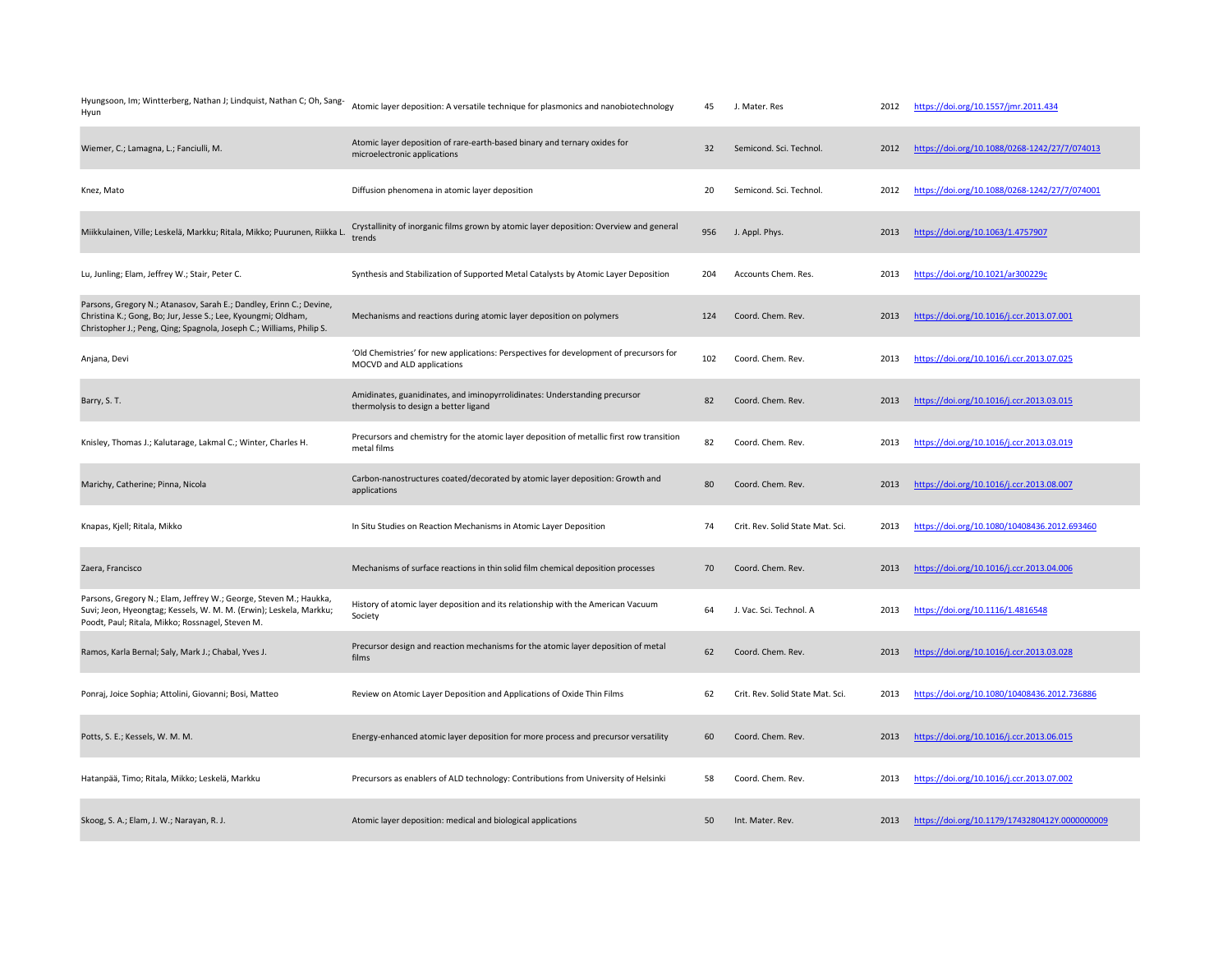| Emslie, David J. H.; Chadha, Preeti; Price, Jeffrey S.                                                                                | Metal ALD and pulsed CVD: Fundamental reactions and links with solution chemistry                                                                            | 49  | Coord. Chem. Rev.       | 2013 | https://doi.org/10.1016/j.ccr.2013.07.010     |
|---------------------------------------------------------------------------------------------------------------------------------------|--------------------------------------------------------------------------------------------------------------------------------------------------------------|-----|-------------------------|------|-----------------------------------------------|
| Lee, Sang Woon; Choi, Byung Joon; Eom, Taeyong; Han, Jeong Hwan;<br>Kim, Seong Keun; Song, Seul Ji; Lee, Woongkyu; Hwang, Cheol Seong | Influences of metal, non-metal precursors, and substrates on atomic layer deposition<br>processes for the growth of selected functional electronic materials | 35  | Coord. Chem. Rev.       | 2013 | https://doi.org/10.1016/j.ccr.2013.04.010     |
| Li, Wei-Min                                                                                                                           | Recent Developments of Atomic Layer Deposition Processes for Metallization                                                                                   | 19  | Chem. Vapor Depos.      | 2013 | https://doi.org/10.1002/cvde.201300052        |
| Wang, Ce-Ming; Kong, De-Lin; Chen, Qiang; Xue, Jian-Ming                                                                              | Surface engineering of synthetic nanopores by atomic layer deposition and their<br>applications                                                              | 15  | Front. Mater. Sci.      | 2013 | https://doi.org/10.1007/s11706-013-0218-4     |
| Johnson, Richard W.; Hultqvist, Adam; Bent, Stacey F.                                                                                 | A brief review of atomic layer deposition: from fundamentals to applications                                                                                 | 849 | Mater. Today            | 2014 | https://doi.org/10.1016/j.mattod.2014.04.026  |
| Tynell, Tommi; Karppinen, Maarit                                                                                                      | Atomic layer deposition of ZnO: a review                                                                                                                     | 256 | Semicond. Sci. Technol. | 2014 | https://doi.org/10.1088/0268-1242/29/4/043001 |
| Hämäläinen, Jani; Ritala, Mikko; Leskelä, Markku                                                                                      | Atomic Layer Deposition of Noble Metals and Their Oxides                                                                                                     | 221 | Chem. Mat.              | 2014 | https://doi.org/10.1021/cm402221y             |
| Mackus, A. J. M.; Bol, A. A.; Kessels, W. M. M.                                                                                       | The use of atomic layer deposition in advanced nanopatterning                                                                                                | 221 | Nanoscale               | 2014 | https://doi.org/10.1039/c4nr01954g            |
| Wang, Tuo; Luo, Zhibin; Li, Chengcheng; Gong, Jinlong                                                                                 | Controllable fabrication of nanostructured materials for photoelectrochemical water<br>splitting via atomic layer deposition                                 | 168 | Chem. Soc. Rev.         | 2014 | https://doi.org/10.1039/c3cs60370a            |
| Longrie, Delphine; Deduytsche, Davy; Detavernier, Christophe                                                                          | Reactor concepts for atomic layer deposition on agitated particles: A review                                                                                 | 73  | J. Vac. Sci. Technol. A | 2014 | https://doi.org/10.1116/1.4851676             |
| Munoz-Rojas, David; MacManus-Driscoll, Judith                                                                                         | Spatial atmospheric atomic layer deposition: a new laboratory and industrial tool for<br>low-cost photovoltaics                                              | 69  | Mater. Horizons         | 2014 | https://doi.org/10.1039/c3mh00136a            |
| Lu, Wei-Er; Dong, Ya-Bin; Li, Chao-Bo; Xia, Yang; Li, Nan                                                                             | Research Progress on Growth Rate Controlling of Atomic Layer Deposition                                                                                      | 37  | J. Inorg. Mater.        | 2014 | https://doi.org/10.3724/SP.J.1077.2014.13449  |
| Kim, Hyungjun; Oh, Il-Kwon                                                                                                            | Review of plasma-enhanced atomic layer deposition: Technical enabler of nanoscale<br>device fabrication                                                      | 30  | Jpn. J. Appl. Phys.     | 2014 | https://doi.org/10.7567/JJAP.53.03DA01        |
| Pedersen, Henrik; Elliot, Simon D.                                                                                                    | Studying Chemical Vapor Deposition Processes with Theoretical Chemistry                                                                                      | 27  | Theor. Chem. Acc.       | 2014 | https://dx.doi.org/10.1007/s00214-014-1476-7  |
| Devloo-Casier, Kilian; Ludwig, Karl F.; Detavernier, Christophe;<br>Dendooven, Jolien                                                 | In situ synchrotron based x-ray techniques as monitoring tools for atomic layer<br>deposition                                                                | 26  | J. Vac. Sci. Technol. A | 2014 | https://doi.org/10.1116/1.4851716             |
| Kurek, Agnieszka; Gordon, Peter G.; Karle, Sarah; Devi, Anjana; Barry,<br>Sean T.                                                     | Recent Advances Using Guanidinate Ligands for Chemical Vapour Deposition (CVD) and<br>Atomic Layer Deposition (ALD) Applications                             | 23  | Aust. J. Chem.          | 2014 | https://doi.org/10.1071/CH14172               |
| Blanquart, Timothee; Niinistö, Jaakko; Ritala, Mikko; Leskelä, Markku                                                                 | Atomic Layer Deposition of Groups 4 and 5 Transition Metal Oxide Thin Films: Focus on<br><b>Heteroleptic Precursors</b>                                      | 20  | Chem. Vapor Depos.      | 2014 | https://doi.org/10.1002/cvde.201400055        |
| Wang, Jiao; Huang, Gaoshan; Mei, Yongfeng                                                                                             | Modification and Resonance Tuning of Optical Microcavities by Atomic Layer Deposition                                                                        | 5   | Chem. Vapor Depos.      | 2014 | https://doi.org/10.1002/cvde.201300054        |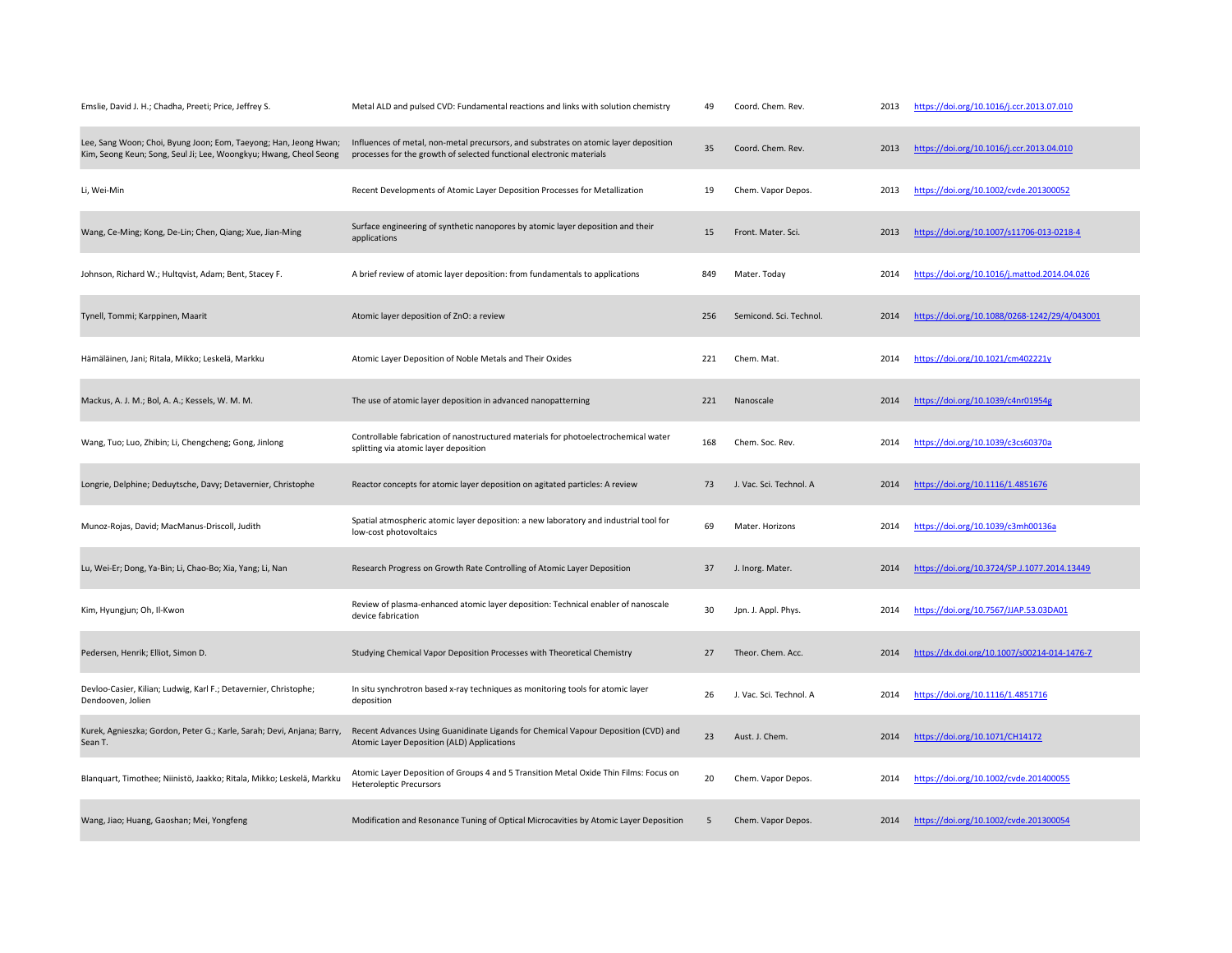| O'Neill, Brandon J.; Jackson, David H. K.; Lee, Jechan; Canlas, Christian;<br>Stair, Peter C.; Marshall, Christopher L.; Elam, Jeffrey W.; Kuech,<br>Thomas F.; Dumesic, James A.; Huber, George W. | Catalyst Design with Atomic Layer Deposition                                                                                  | 422 | ACS Catal.                       | 2015 | https://doi.org/10.1021/cs501862h                                     |
|-----------------------------------------------------------------------------------------------------------------------------------------------------------------------------------------------------|-------------------------------------------------------------------------------------------------------------------------------|-----|----------------------------------|------|-----------------------------------------------------------------------|
| Wang, Xinran; Yushin, Gleb                                                                                                                                                                          | Chemical vapor deposition and atomic layer deposition for advanced lithium ion<br>batteries and supercapacitors               | 171 | Energy Environ. Sci.             | 2015 | https://doi.org/10.1039/c5ee01254f                                    |
| Dasgupta, Neil P.; Meng, Xiangbo; Elam, Jeffrey W.; Martinson, Alex B.                                                                                                                              | Atomic Layer Deposition of Metal Sulfide Materials                                                                            | 132 | Accounts Chem. Res.              | 2015 | https://doi.org/10.1021/ar500360d                                     |
| Liu, Jian; Sun, Xueliang                                                                                                                                                                            | Elegant design of electrode and electrode/electrolyte interface in lithium-ion batteries<br>by atomic layer deposition        | 94  | Nanotechnology                   | 2015 | https://doi.org/10.1088/0957-4484/26/2/024001                         |
| Niu, Wenbin; Li, Xianglin; Karuturi, Siva Krishna; Fam, Derrick Wenhui;<br>Fan, Hongjin; Shrestha, Santosh; Wong, Lydia Helena; Tok, Alfred ling<br>Yoong                                           | Applications of atomic layer deposition in solar cells                                                                        | 68  | Nanotechnology                   | 2015 | https://doi.org/10.1088/0957-4484/26/6/064001                         |
| McDaniel, Martin D.; Ngo, Thong Q.; Hu, Shen; Posadas, Agham;<br>Demkov, Alexander A.; Ekerdt, John G.                                                                                              | Atomic layer deposition of perovskite oxides and their epitaxial integration with Si, Ge,<br>and other semiconductors         | 63  | Appl. Phys. Rev.                 | 2015 | https://doi.org/10.1063/1.4934574                                     |
| Palmstrom, Axel F.; Santra, Pralay K.; Bent, Stacey F.                                                                                                                                              | Atomic layer deposition in nanostructured photovoltaics: tuning optical, electronic and<br>surface properties                 | 56  | Nanoscale                        | 2015 | https://doi.org/10.1039/c5nr02080h                                    |
| Elliot, Simon D; Dey, Gangotri; Maimaiti; Yasheng; Ablat, Hayrensa;<br>Filatova, Ekaterina A; Fomengia, Glen N.                                                                                     | Modeling Mechanisms and Growth Reactions for New Nanofabrication Processes by<br><b>Atomic Layer Deposition</b>               | 49  | Adv. Mater                       | 2015 | https://doi.org/10.1002/adma.201504043                                |
| Hoye, Robert L. Z.; Munoz-Rojas, David; Nelson, Shelby F.; Illiber,<br>Andrea; Poodt, Paul; Roozeboom, Fred, MacManus-Driscoll, Judith L.                                                           | Research Update: Atmospheric pressure spatial atomic layer deposition of ZnO thin<br>films: Reactors, doping, and devices     | 49  | APL Mater.                       | 2015 | https://doi.org/10.1063/1.4916525                                     |
| Gordon, P. G.; Kurek, A.; Barry, S. T.                                                                                                                                                              | Trends for Copper Precursor Development for CVD and ALD Applications                                                          | 47  | ECS J. Solid State Sci. Technol. | 2015 | https://dx.doi.org/10.1149/2.0261501jss                               |
| Niemelä, Janne-Petteri; Karttunen, Antti; Karppinen, Maarit                                                                                                                                         | Inorganic-organic superlattice thin films for thermoelectrics                                                                 | 42  | J. Mater. Chem. C                | 2015 | https://doi.org/10.1039/c5tc01643f                                    |
| Nazarov, D. V.; Bobrysheva, N. P.; Osmolovskaya, O. M.; Osmolovsky,<br>M. G.; Smirnov, V. M.                                                                                                        | Atomic Layer Deposition of Tin Dioxide Nanofilms: A Review                                                                    | 36  | Rev. Adv. Mater. Sci.            | 2015 | http://www.ipme.ru/e-<br>journals/RAMS/no 34015/07 34015 nazarov.html |
| Sobel, Nicolas; Hess, Christian                                                                                                                                                                     | Nanoscale Structuring of Surfaces by Using Atomic Layer Deposition                                                            | 28  | Angew. Chem.-Int. Edit.          | 2015 | https://doi.org/10.1002/anie.201503680                                |
| Schwartzberg, Adam M.; Olynick, Deidre                                                                                                                                                              | Complex Materials by Atomic Layer Deposition                                                                                  | 24  | Adv. Mater.                      | 2015 | https://doi.org/10.1002/adma.201500699                                |
| Singh, Trilok; Lehnen, Thomas; Leuning, Tessa; Mathur, Sanjay                                                                                                                                       | Atomic layer deposition grown MOx thin films for solar water splitting: Prospects and<br>challenges                           | 17  | J. Vac. Sci. Technol. A          | 2015 | https://doi.org/10.1116/1.4904729                                     |
| Wen, Kechun; He, Weidong                                                                                                                                                                            | Can oriented-attachment be an efficient growth mechanism for the synthesis of 1D<br>nanocrystals via atomic layer deposition? | 9   | Nanotechnology                   | 2015 | https://doi.org/10.1088/0957-4484/26/38/382001                        |
| Lu, Junling; Elam, Jeffrey W.; Stair, Peter C.                                                                                                                                                      | Atomic layer deposition-Sequential self-limiting surface reactions for advanced catalyst<br>"bottom-up" synthesis             | 162 | Surf. Sci. Rep.                  | 2016 | https://doi.org/10.1016/j.surfrep.2016.03.003                         |
| Guo, Hong Chen; Ye, Enyi; Li, Zibiao; Han, Ming-Yong; Loh, Xian Jun                                                                                                                                 | Recent progress of atomic layer deposition on polymeric materials                                                             | 127 | Mater. Sci. Eng. C               | 2016 | https://doi.org/10.1016/j.msec.2016.01.093                            |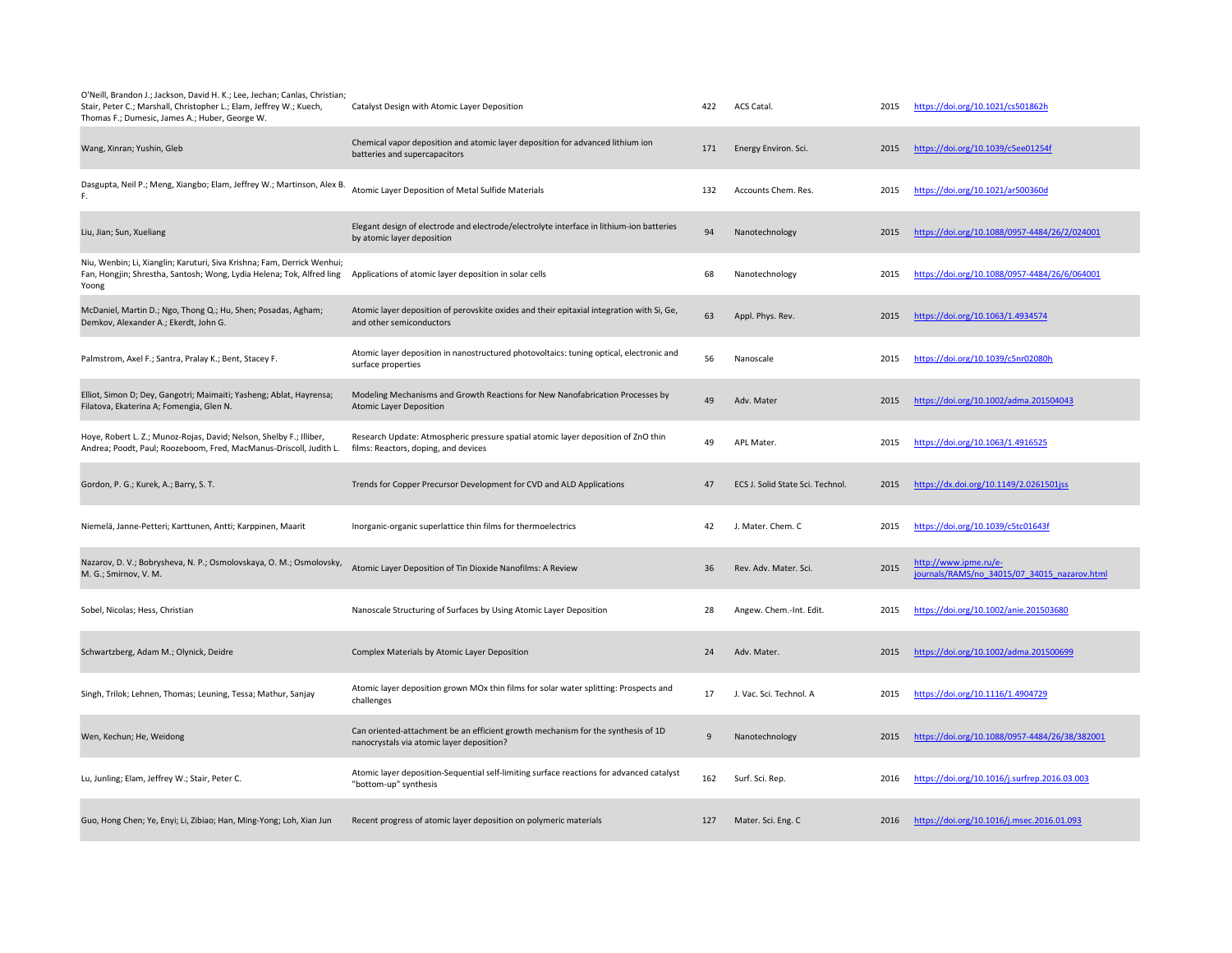| Bui, Hao Van; Grillo, Fabio; van Ommen, Ruud                                                                   | Atomic and Molecular Layer Deposition: Off the Beaten Track                                                                                                             | 119 | Chem. Commun.                          | 2016 | https://doi.org/10.1039/C6CC05568K              |
|----------------------------------------------------------------------------------------------------------------|-------------------------------------------------------------------------------------------------------------------------------------------------------------------------|-----|----------------------------------------|------|-------------------------------------------------|
| Gregorczyk, Keith; Knez, Mato                                                                                  | Hybrid nanomaterials through molecular and atomic layer deposition: Top down,<br>bottom up, and in-between approaches to new materials                                  | 98  | Prog. Mater. Sci.                      | 2016 | https://doi.org/10.1016/j.pmatsci.2015.06.004   |
| Ahmed, Bilal; Xia, Chuan; Alshareef, Husam N.                                                                  | Electrode surface engineering by atomic layer deposition: A promising pathway toward<br>better energy storage                                                           | 76  | Nano Today                             | 2016 | https://doi.org/10.1016/j.nantod.2016.04.004    |
| Guan, Cao; Wang, John                                                                                          | Recent Development of Advanced Electrode Materials by Atomic Layer Deposition for<br>Electrochemical Energy Storage                                                     | 74  | Adv. Sci.                              | 2016 | https://doi.org/10.1002/advs.201500405          |
| Meng, Xin; Byun, Young-Chul; Kim, Harrison S.; Lee, Joy S.; Lucero,<br>Antonio T.; Cheng, Lanxia; Kim, Jiyoung | Atomic Layer Deposition of Silicon Nitride Thin Films: A Review of Recent Progress,<br>Challenges, and Outlooks                                                         | 56  | Materials                              | 2016 | https://doi.org/10.3390/ma9121007               |
| Ma, Lu; Nuwayhid, Ramsay B.; Wu, Tianpin; Lei, Yu; Amine, Khalil; Lu,<br>Jun                                   | Atomic Layer Deposition for Lithium-Based Batteries                                                                                                                     | 51  | Adv. Mater. Interfaces                 | 2016 | https://doi.org/10.1002/admi.201600564          |
| Wen, Liaoyong; Zhou, Min; Wang, Chengliang; Mi, Yan; Lei, Yong                                                 | Nanoengineering Energy Conversion and Storage Devices via Atomic Layer Deposition                                                                                       | 50  | Adv. Energy Mater.                     | 2016 | https://doi.org/10.1002/aenm.201600468          |
| Brozena, Alexandra H.; Oldham, Christopher J.; Parsons, Gregory N.                                             | Atomic layer deposition on polymer fibers and fabrics for multifunctional and electronic<br>textiles                                                                    | 43  | J. Vac. Sci. Technol. A                | 2016 | https://doi.org/10.1116/1.4938104               |
| Ban, Chunmei; George, Steven M.                                                                                | Molecular Layer Deposition for Surface Modification of Lithium-Ion Battery Electrodes                                                                                   | 41  | Adv. Mater. Interfaces                 | 2016 | https://doi.org/10.1002/admi.201600762          |
| Musselman, Kevin P.; Uzoma, Chukwuka F.; Miller, Michael S.                                                    | Nanomanufacturing: high-throughput, cost-effective deposition of atomic scale thin<br>films via atmospheric pressure spatial atomic layer deposition                    | 27  | Chem. Mater.                           | 2016 | https://doi.org/10.1021/acs.chemmater.6b03077   |
| van Ommen, Ruud J.                                                                                             | Salameh, Samir; Gomez-Hernandez, Jesus; Goulas, Aristeidis; Bui, Hao; Advances in scalable gas-phase manufacturing and processing of nanostructured solids:<br>A review | 23  | Particuology                           | 2016 | https://doi.org/10.1016/j.partic.2016.07.003    |
| Marichy, Catherine; Pinna, Nicola                                                                              | Atomic Layer Deposition to Materials for Gas Sensing Applications                                                                                                       | 23  | Adv. Mater. Interfaces                 | 2016 | https://doi.org/10.1002/admi.201600335          |
| Fang, Guoyong; Xu, Lina; Cao, Yanqiang; Li, Aidong                                                             | Theoretical design and computational screening of precursors for atomic layer<br>deposition                                                                             | 23  | Coord. Chem. Rev.                      | 2016 | https://doi.org/10.1016/j.ccr.2016.05.011       |
| Gougousi, Theodosia                                                                                            | Atomic layer deposition of high-k dielectrics on III-V semiconductor surfaces                                                                                           | 21  | Prog. Cryst. Growth Charact.<br>Mater. | 2016 | https://doi.org/10.1016/j.pcrysgrow.2016.11.001 |
| Fang, Guoyong; Xu, Lina; Ma, Jing; Li, Aidong                                                                  | Theoretical Understanding of the Reaction Mechanism of SiO2 Atomic Layer Deposition                                                                                     | 20  | Chem. Mat.                             | 2016 | https://doi.org/10.1021/acs.chemmater.5b04422   |
| Chalker, P. R.                                                                                                 | Photochemical atomic layer deposition and etching                                                                                                                       | 19  | Surf. Coat. Technol.                   | 2016 | https://doi.org/10.1016/j.surfcoat.2016.02.046  |
| Kim, Do Han; Losego, Mark D.; Peng, Qing; Parsons, Gregory N.                                                  | Atomic Layer Deposition for Sensitized Solar Cells: Recent Progress and Prospects                                                                                       | 17  | Adv. Mater. Interfaces                 | 2016 | https://doi.org/10.1002/admi.201600354          |
| Deng, Kaimo; Li, Liang                                                                                         | Advances in the Application of Atomic Layer Deposition for Organometal Halide<br>Perovskite Solar Cells                                                                 | 14  | Adv. Mater. Interfaces                 | 2016 | https://doi.org/10.1002/admi.201600505          |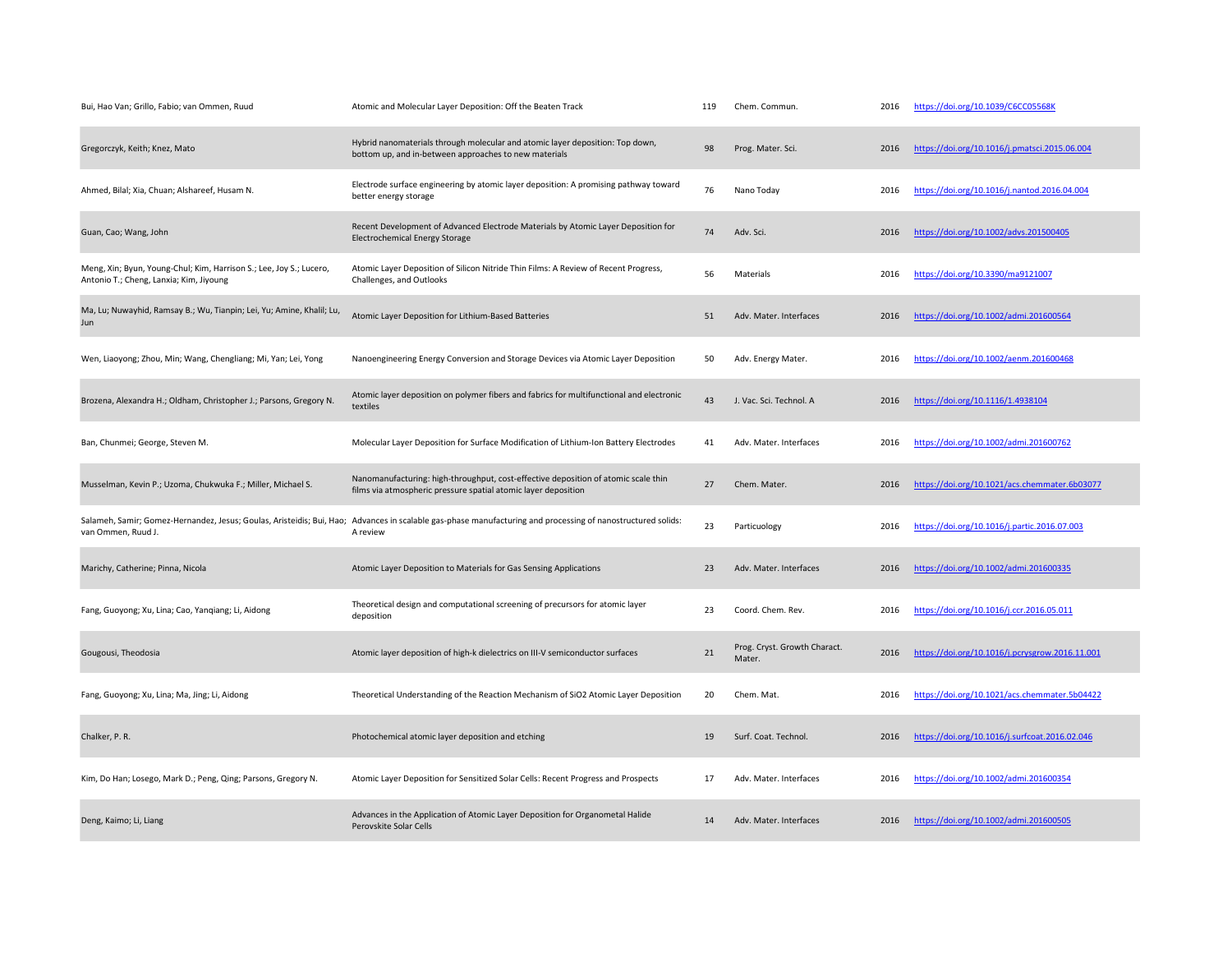| Pedersen, Henrik                                                                                                                                                                               | Time as the Fourth Dimension: Opening up New Possibilities in Chemical Vapor<br>Deposition                                                                                                                                           | 12             | Chem. Mater.                     | 2016 | https://doi.org/10.1021/acs.chemmater.5b04553                |
|------------------------------------------------------------------------------------------------------------------------------------------------------------------------------------------------|--------------------------------------------------------------------------------------------------------------------------------------------------------------------------------------------------------------------------------------|----------------|----------------------------------|------|--------------------------------------------------------------|
| Lee, Sang Woon                                                                                                                                                                                 | Two-Dimensional Electron Gas at SrTiO3-Based Oxide Heterostructures via Atomic<br>Layer Deposition                                                                                                                                   | $\overline{2}$ | J. Nanomater.                    | 2016 | https://doi.org/10.1155/2016/1671390                         |
| Meng, Xiangbo                                                                                                                                                                                  | An Overview of Molecular Layer Deposition for Organic and Organic-Inorganic Hybrid<br>Materials                                                                                                                                      | 119            | J. Mater. Chem. A                | 2017 | https://doi.org/10.1039/c7ta04449f                           |
| Kim, Hyun Gu; Lee, Han-Bo-Ram                                                                                                                                                                  | Atomic Layer Deposition on 2D Materials                                                                                                                                                                                              | 109            | Chem. Mater.                     | 2017 | https://doi.org/10.1021/acs.chemmater.6b05103                |
| Meng, Xiangbo; Wang, Xinwei; Geng, Dongsheng; Ozgit-Akgun, Cagla;<br>Schneider, Nathanaelle; Elam, Jeffrey W.                                                                                  | Atomic layer deposition for nanomaterial synthesis and functionalization in energy<br>technology                                                                                                                                     | 103            | Mater, Horizons                  | 2017 | https://doi.org/10.1039/c6mh00521g                           |
| A.; Andriessen, R.; Kessels, W. M. M.; Creatore, M.                                                                                                                                            | Zardetto, V.; Williams, B. L.; Perrotta, A.; Di Giacomo, F.; Verheijen, M. Atomic layer deposition for perovskite solar cells: research status, opportunities and<br>challenges                                                      | 95             | Sustain. Energy Fuels            | 2017 | http://doi.org/10.1039/c6se00076b                            |
| Yan, Bo; Li, Xifei; Bai, Zhimin; Song, Xiaosheng; Xiong, Dongbin; Zhao,<br>Mengli; Li, Dejun; Lu, Shigang                                                                                      | A review of atomic layer deposition providing high performance lithium sulfur batteries                                                                                                                                              | 91             | J. Power Sources                 | 2017 | https://doi.org/10.1016/j.jpowsour.2016.10.097               |
| Gao, Zhe; Qin, Yong                                                                                                                                                                            | Design and Properties of Confined Nanocatalysts by Atomic Layer Deposition                                                                                                                                                           | 77             | Accounts Chem. Res.              | 2017 | https://doi.org/10.1021/acs.accounts.7b00266                 |
| Singh, Joseph A.; Yang, Nuoya; Bent, Stacey F.                                                                                                                                                 | Nanoengineering Heterogeneous Catalysts by Atomic Layer Deposition                                                                                                                                                                   | 63             | Annu. Rev. Chem. Biomol. Eng.    | 2017 | https://doi.org/10.1146/annurev-chembioeng-060816-<br>101547 |
| Niemelä, Janne-Petteri; Marin, Giovanni; Karppinen, Maarit                                                                                                                                     | Titanium dioxide thin films by atomic layer deposition: a review                                                                                                                                                                     | 62             | Semicond. Sci. Technol.          | 2017 | https://doi.org/10.1088/1361-6641/aa78ce                     |
| Gaskins, John T.; Hopkins, Patrick E.; Merrill, Devin R.; Bauers, Sage<br>R.; Hadland, Erik; Johnson, David C.; Koh, Donghyi; Yum, Jung<br>Hwan; Banerjee, Sanjay; Nordell, Bradley J.; et al. | Review-Investigation and Review of the Thermal, Mechanical, Electrical, Optical, and<br>Structural Properties of Atomic Layer Deposited High- k Dielectrics: Beryllium Oxide,<br>Aluminum Oxide, Hafnium Oxide, and Aluminum Nitride | 54             | ECS J. Solid State Sci. Technol. | 2017 | https://doi.org/10.1149/2.0091710jss                         |
| Vervuurt, Rene H. J.; Kessels, Wilhelmus M. M. (Erwin); Bol, Ageeth A. Atomic Layer Deposition for Graphene Device Integration                                                                 |                                                                                                                                                                                                                                      | 50             | Adv. Mater. Interfaces           | 2017 | https://doi.org/10.1002/admi.201700232                       |
| Various authors worldwide                                                                                                                                                                      | Recommended reading list of early publications on atomic layer deposition-Outcome of<br>the "Virtual Project on the History of ALD"                                                                                                  | 49             | J. Vac. Sci. Technol. A          | 2017 | https://doi.org/10.1116/1.4971389                            |
| Meng, Xiangbo                                                                                                                                                                                  | Atomic-scale surface modifications and novel electrode designs for high-performance<br>sodium-ion batteries via atomic layer deposition                                                                                              | 41             | J. Mater. Chem. A                | 2017 | https://doi.org/10.1039/c7ta02742g                           |
| Biyikli, Necmi; Haider, Ali                                                                                                                                                                    | Atomic layer deposition: an enabling technology for the growth of functional nanoscale<br>semiconductors                                                                                                                             | 39             | Semicond. Sci. Technol.          | 2017 | https://doi.org/10.1088/1361-6641/aa7ade                     |
| Sønsteby, Henrik Hovde; Fjellvag, Helmer; Nilsen, Ola                                                                                                                                          | Functional Perovskites by Atomic Layer Deposition - An Overview                                                                                                                                                                      | 38             | Adv. Mater. Interfaces           | 2017 | https://doi.org/10.1002/admi.201600903                       |
| Zhu, Chenyuan; Han, Kai; Geng, Dongsheng; Ye, Hongqi; Meng,<br>Xiangbo                                                                                                                         | Achieving High-Performance Silicon Anodes of Lithium-Ion Batteries via Atomic and<br>Molecular Layer Deposited Surface Coatings: an Overview                                                                                         | 34             | Electrochim. Acta                | 2017 | https://doi.org/10.1016/j.electacta.2017.09.036              |
| Jarvis, Karyn L.; Evans, Peter J.                                                                                                                                                              | Growth of thin barrier films on flexible polymer substrates by atomic layer deposition                                                                                                                                               | 33             | Thin Solid Films                 | 2017 | https://doi.org/10.1016/j.tsf.2016.12.055                    |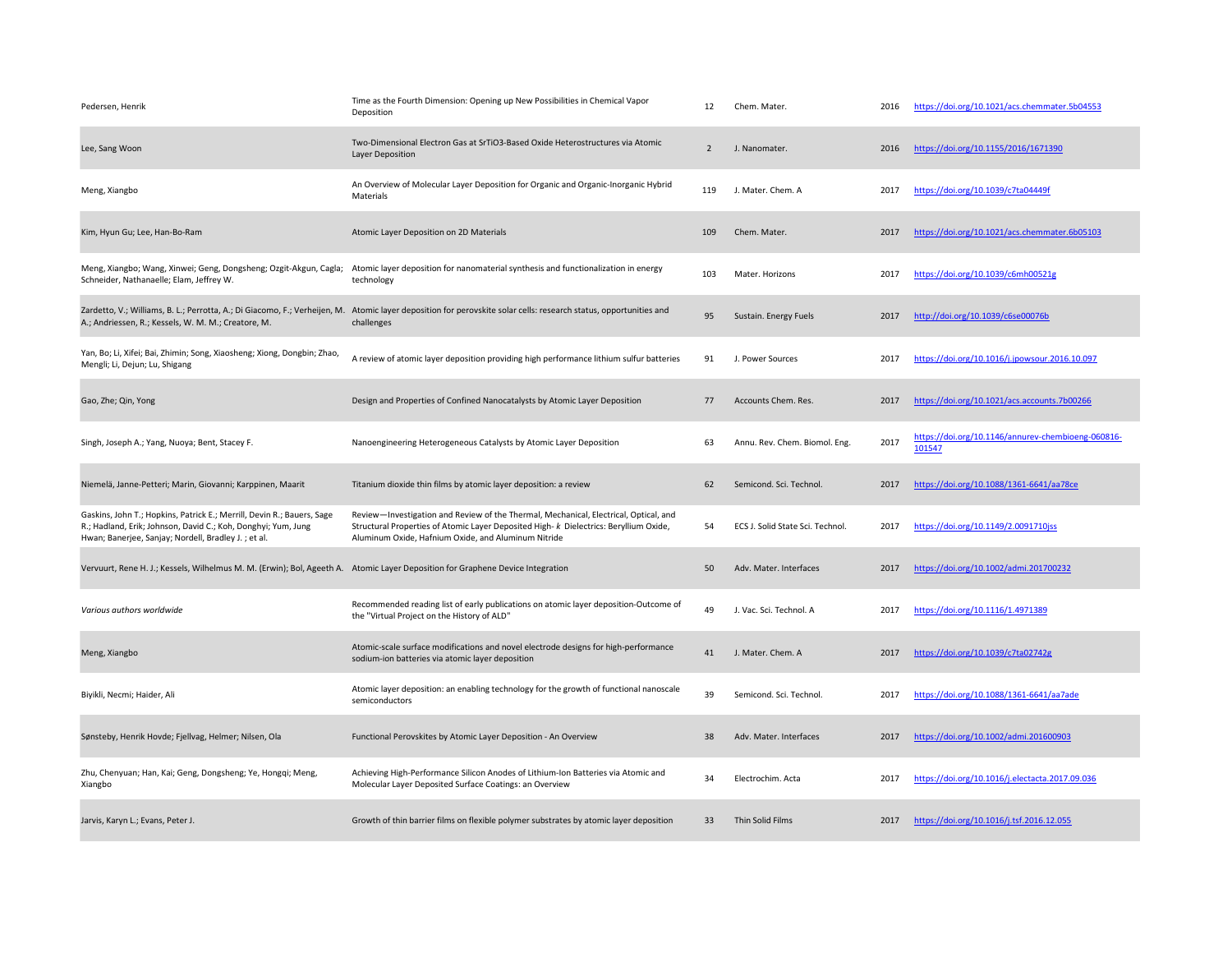| Tripathi, Tripurari Sharan; Karppinen, Maarit                                                                                                                      | Atomic Layer Deposition of p-Type Semiconducting Thin Films: a Review                                                                                                                       | 28             | Adv. Mater. Interfaces         | 2017 | https://doi.org/10.1002/admi.201700300        |
|--------------------------------------------------------------------------------------------------------------------------------------------------------------------|---------------------------------------------------------------------------------------------------------------------------------------------------------------------------------------------|----------------|--------------------------------|------|-----------------------------------------------|
| Zhuiykov, Serge; Kawaguchi, Toshikazu; Han, Zhenyin; Akbari,<br>Mohammad Karbalaei; Heynderickx, Philippe M.                                                       | Interfacial engineering of two-dimensional nanostructured materials by atomic layer<br>deposition                                                                                           | 17             | Appl. Surf. Sci.               | 2017 | https://doi.org/10.1016/j.apsusc.2016.09.040  |
| Malygin, A. A.; Malkov, A.A.; Sosnov, E. A.                                                                                                                        | Structural-dimensional effects and their application in the "core-nanoshell" systems<br>synthesized by the molecular layering                                                               | 15             | Russ. Chm. Bull. Int. Ed.      | 2017 | https://doi.org/10.1007/s11172-017-1971-9     |
| Sun, Jinfeng; Yuan, Changzhou                                                                                                                                      | Lu, Wei; Liang, Longwei; Sun, Xuan; Sun, Xiaofei; Wu, Chen; Hou, Linrui; Recent Progresses and Development of Advanced Atomic Layer Deposition towards<br>High-Performance Li-Ion Batteries | 13             | Nanomaterials                  | 2017 | https://doi.org/10.3390/nano7100325           |
| Karbasian, Golnaz; McConnell, Michael S.; George, Hubert; Schneider,<br>Louisa C.; Filmer, Matthew J.; Orlov, Alexei O.; Nazarov, Alexei N.;<br>Snider, Gregory L. | Metal-Insulator-Metal Single Electron Transistors with Tunnel Barriers Prepared by<br><b>Atomic Layer Deposition</b>                                                                        | 11             | Appl. Sci.-Basel               | 2017 | https://doi.org/10.3390/app7030246            |
| Hu, Liang; Qi, Weihong; Li, Yejun                                                                                                                                  | Coating strategies for atomic layer deposition                                                                                                                                              | 10             | Nanotechnol. Rev.              | 2017 | https://doi.org/10.1515/ntrev-2017-0149       |
| Su, Jingjie; Li, Zhaodong; Yu, Yanhao; Wang, Xudong                                                                                                                | Atomic Layer Deposition for Advanced Electrode Design in Photoelectrochemical and<br><b>Triboelectric Systems</b>                                                                           | 3              | Adv. Mater. Interfaces         | 2017 | https://doi.org/10.1002/admi.201600835        |
| Burgess, C. H.                                                                                                                                                     | Review of tailoring ZnO for optoelectronics through atomic layer deposition<br>experimental variables                                                                                       | $\overline{3}$ | Mater. Sci. Technol.           | 2017 | https://doi.org/10.1080/02670836.2016.1198578 |
| Zhao, Yang; Sun, Xueliang                                                                                                                                          | Molecular Layer Deposition for Energy Conversion and Storage                                                                                                                                | 88             | ACS Energy Lett.               | 2018 | https://doi.org/10.1021/acsenergylett.8b00145 |
| Weber, Matthieu; Julbe, Anne; Ayral, Andre; Miele, Philippe;<br>Bechelany, Mikhael                                                                                 | Atomic Layer Deposition for Membranes: Basics, Challenges, and Opportunities                                                                                                                | 84             | Chem. Mat.                     | 2018 | https://doi.org/10.1021/acs.chemmater.8b02687 |
| Graniel, Octavio; Weber, Matthieu; Balme, Sebastien; Miele, Philippe;<br>Bechelany, Mikhael                                                                        | Atomic layer deposition for biosensing applications                                                                                                                                         | 62             | Biosens. Bioelectron.          | 2018 | https://doi.org/10.1016/j.bios.2018.09.038    |
| Zhang, Bin; Qin, Yong                                                                                                                                              | Interface Tailoring of Heterogeneous Catalysts by Atomic Layer Deposition                                                                                                                   | 59             | <b>ACS Catal.</b>              | 2018 | https://doi.org/10.1021/acscatal.8b02659      |
| Cao, Kun; Cai, Jiaming; Liu, Xiao; Chen, Rong                                                                                                                      | Review Article: Catalysts design and synthesis via selective atomic layer deposition                                                                                                        | 55             | J. Vac. Sci. Technol. A        | 2018 | https://doi.org/10.1116/1.5000587             |
| Onn, Tzia Ming; Kungas, Rainer; Fornasiero, Paolo; Huang, Kevin;<br>Gorte, Raymond J.                                                                              | Atomic Layer Deposition on Porous Materials: Problems with Conventional Approaches<br>to Catalyst and Fuel Cell Electrode Preparation                                                       | 45             | Inorganics                     | 2018 | https://doi.org/10.3390/inorganics6010034     |
| Yang, Hao-Cheng; Waldman, Ruben Z.; Chen, Zhaowei; Darling, Seth B. Atomic layer deposition for membrane interface engineering                                     |                                                                                                                                                                                             | 42             | Nanoscale                      | 2018 | https://doi.org/10.1039/c8nr08114j            |
| Sinha, Soumyadeep; Nandi, Dip K.; Kim, Soo-Hyun; Heo, Jaeyeong                                                                                                     | Atomic-layer-deposited buffer layers for thin film solar cells using earth-abundant<br>absorber materials                                                                                   | 39             | Solar Energy Mat. Solar Cells  | 2018 | https://doi.org/10.1016/j.solmat.2017.09.044  |
| Sun, Qian; Lau, Kah Chun; Geng, Dongsheng; Meng, Xiangbo                                                                                                           | Atomic and Molecular Layer Deposition for Superior Lithium-Sulfur Batteries: Strategies,<br>Performance, and Mechanisms                                                                     | 37             | <b>Batteries and Supercaps</b> | 2018 | https://doi.org/10.1002/batt.201800024        |
| Sheng, Jiazhen; Lee, Jung-Hoon; Choi, Wan-Ho; Hong, TaeHyun; Kim,<br>MinJung; Park, Jin-Seong                                                                      | Review Article: Atomic layer deposition for oxide semiconductor thin film transistors:<br>Advances in research and development                                                              | 37             | J. Vac. Sci. Technol. A        | 2018 | https://doi.org/10.1116/1.5047237             |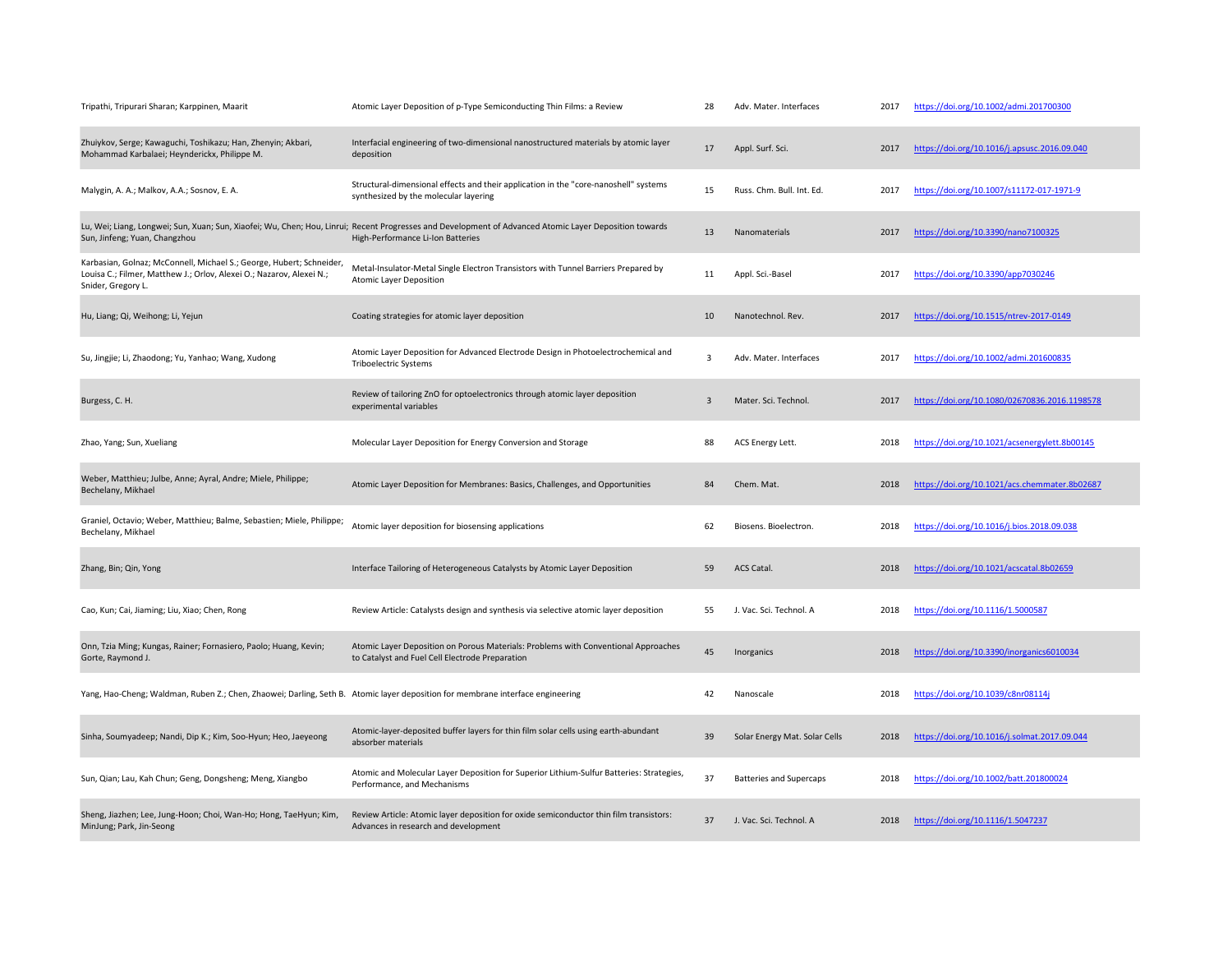| Adhikari, Sangeeta; Selvaraj, Seenivasan; Kim, Do-Heyoung                                                                           | Progress in Powder Coating Technology Using Atomic Layer Deposition                                                                                                                                | 29  | Adv. Mater. Interfaces        | 2018 | https://doi.org/10.1002/admi.201800581          |
|-------------------------------------------------------------------------------------------------------------------------------------|----------------------------------------------------------------------------------------------------------------------------------------------------------------------------------------------------|-----|-------------------------------|------|-------------------------------------------------|
| Barry, S. T.; Teplyakov, A. V.; Zaera, F.                                                                                           | The Chemistry of Inorganic Precursors during the Chemical Deposition of Films on Solid<br>Surfaces                                                                                                 | 29  | Acc. Chem. Res                | 2018 | https://dx.doi.org/10.1021/acs.accounts.8b00012 |
| Liu, Jian; Zhu, Hongzheng; Shiraz, Mohammed H. A.                                                                                   | Toward 3D Solid-State Batteries via Atomic Layer Deposition Approach                                                                                                                               | 20  | Front. Energy Res.            | 2018 | https://doi.org/10.3389/fenrg.2018.00010        |
| Mäntymäki, Miia; Ritala, Mikko; Leskelä, Markku                                                                                     | Metal Fluorides as Lithium-Ion Battery Materials: An Atomic Layer Deposition<br>Perspective                                                                                                        | 18  | Coatings                      | 2018 | https://doi.org/10.3390/coatings8080277         |
| Wang Hengwei; Lu Junling                                                                                                            | Atomic Layer Deposition: A Gas Phase Route to Bottom-up Precise Synthesis of<br><b>Heterogeneous Catalyst</b>                                                                                      | 14  | Acta Phys.-Chim. Sin.         | 2018 | https://doi.org/10.3866/PKU.WHXB201804201       |
| Cai, Jiyu; Sun, Qian; Meng, Xiangbo                                                                                                 | Novel nanostructured materials by atomic and molecular layer deposition                                                                                                                            | 4   | <b>AIMS Materials Science</b> | 2018 | https://doi.org/10.3934/matersci.2018.5.957     |
| Cremers, Veronique; Puurunen, Riikka L.; Dendooven, Jolien                                                                          | Conformality in atomic layer deposition: Current status overview of analysis and<br>modelling                                                                                                      | 128 | Appl. Phys. Rev.              | 2019 | https://doi.org/10.1063/1.5060967               |
| Mackus, Adriaan J. M.; Merkx, Marc J. M.; Kessels, Wilhelmus M. M.                                                                  | From the Bottom-Up: Toward Atomic Area-Selective Atomic Layer Deposition with High<br>Selectivity                                                                                                  | 125 | Chem. Mater.                  | 2019 | https://doi.org/10.1021/acs.chemmater.8b03454   |
| Oviroh, Peter Ozaveshe; Akbarzadeh, Rokhsareh; Pan, Dongqing;<br>Coetzee, Rigardt Alfred Maarten; Jen, Tien-Chien                   | New development of atomic layer deposition: processes, methods and applications                                                                                                                    | 100 | Sci. Technol. Adv. Mater.     | 2019 | https://doi.org/10.1080/14686996.2019.1599694   |
| Mackus, Adriaan J. M.; Schneider, Joel R.; MacIsaac, Callisto; Baker,<br>Jon G.; Bent, Stacey F.                                    | Synthesis of Doped, Ternary, and Quaternary Materials by Atomic Layer Deposition: A<br>Review                                                                                                      | 93  | Chem. Mat.                    | 2019 | https://doi.org/10.1021/acs.chemmater.8b02878   |
| Knoops, Harm C. M.; Faraz, Tahsin; Arts, Karsten; Kessels, Wilhelmus<br>M. M. (Erwin)                                               | Status and prospects of plasma-assisted atomic layer deposition                                                                                                                                    | 72  | J. Vac. Sci. Technol. A       | 2019 | https://doi.org/10.1116/1.5088582               |
| Dvorak, Filip; Zazpe, Raul; Krbal, Milos; Sopha, Hanna; Prikryl, Jan; Ng,<br>Siowwoon; Hromadko, Ludek; Bures, Filip; Macak, Jan M. | One-dimensional Anodic TiO2 Nanotubes Coated by Atomic Layer Deposition: Towards<br><b>Advanced Applications</b>                                                                                   | 52  | Appl. Mater. Today            | 2019 | https://doi.org/10.1016/j.apmt.2018.11.005      |
| Asundi, Arun S.; Raiford, James A.; Bent, Stacey F.                                                                                 | Opportunities for Atomic Layer Deposition in Emerging Energy Technologies                                                                                                                          | 45  | ACS Energy Lett.              | 2019 | https://doi.org/10.1021/acsenergylett.9b00249   |
| Weimer, Alan W.                                                                                                                     | Particle atomic layer deposition                                                                                                                                                                   | 43  | J. Nanopart. Res.             | 2019 | https://doi.org/10.1007/s11051-018-4442-9       |
| Dennis M; Smith, David C; Agarwal, Sumit                                                                                            | Ovanesyan, Rafail A; Filatova, Ekaterina A; Elliott, Simon D; Hausmann, Atomic layer deposition of silicon-based dielectrics for semiconductor manufacturing:<br>Current status and future outlook | 41  | J. Vac. Sci. Technol. A       | 2019 | https://dx.doi.org/10.1116/1.5113631            |
| Hao, W.; Marichy, C.; Journet, C.                                                                                                   | Atomic layer deposition of stable 2D materials                                                                                                                                                     | 41  | 2D Mater.                     | 2019 | https://doi.org/10.1088/2053-1583/aad94f        |
| Seo, Seongrok; Jeong, Seonghwa; Park, Hyoungmin; Shin, Hyunjung;<br>Park, Nam-Gyu                                                   | Atomic layer deposition for efficient and stable perovskite solar cells                                                                                                                            | 40  | Chem. Commun.                 | 2019 | https://doi.org/10.1039/c8cc09578g              |
| Leskelä, Markku; Mattinen, Miika; Ritala, Mikko                                                                                     | Review Article: Atomic layer deposition of optoelectronic materials                                                                                                                                | 34  | J. Vac. Sci. Technol. B       | 2019 | https://doi.org/10.1116/1.5083692               |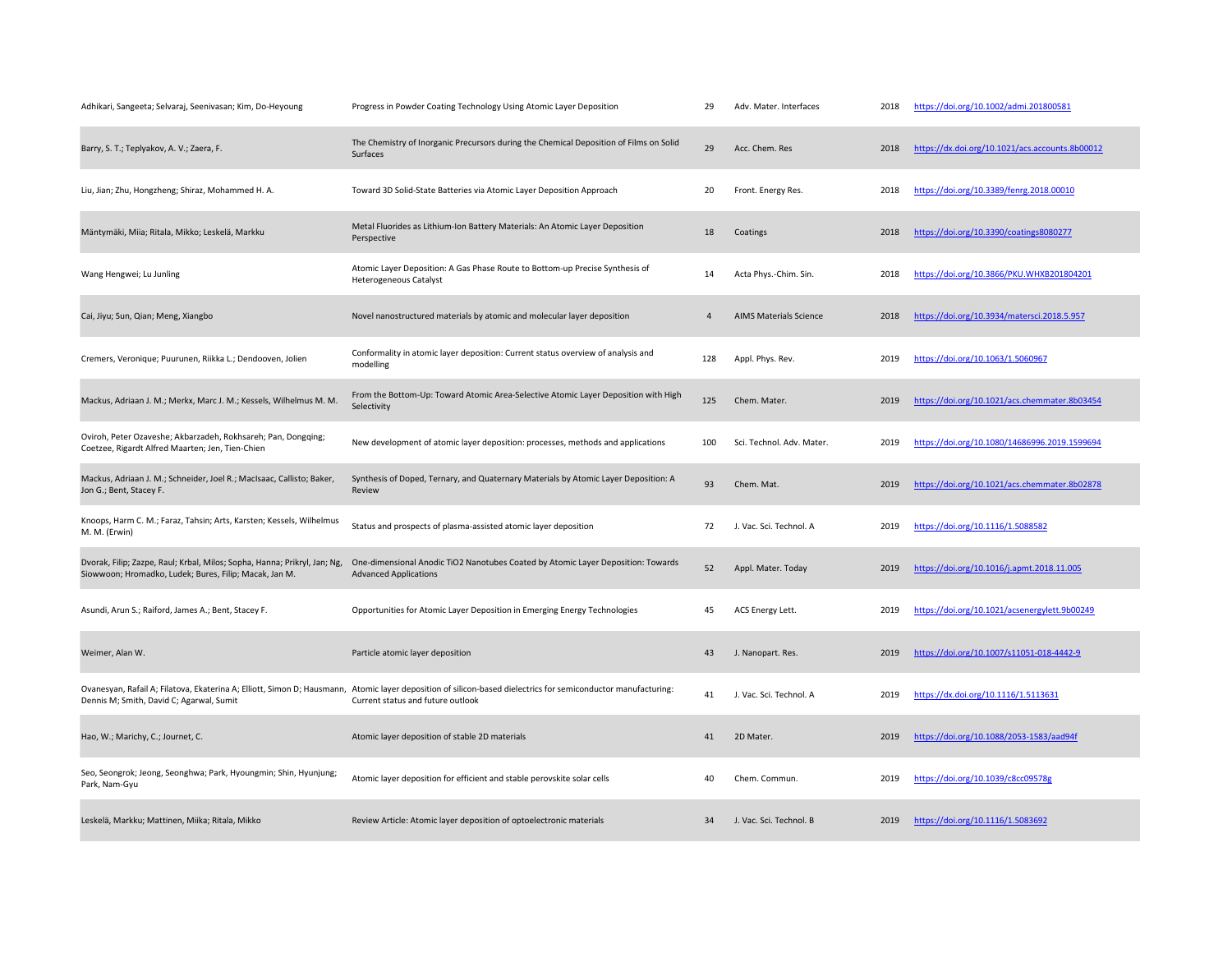| Lee, Seunghwan; Han, Ju-Hwan; Lee, Seong-Hyeon; Baek, Geon-Ho;<br>Park, Jin-Seong                                                                                                   | Review of Organic/Inorganic Thin Film Encapsulation by Atomic Layer Deposition for a<br>Flexible OLED Display                                                | 31 | <b>JOM</b>                                      | 2019 | https://doi.org/10.1007/s11837-018-3150-3    |
|-------------------------------------------------------------------------------------------------------------------------------------------------------------------------------------|--------------------------------------------------------------------------------------------------------------------------------------------------------------|----|-------------------------------------------------|------|----------------------------------------------|
| Subramanian, Ashwanth; Tiwale, Nikhil; Nam, Chang-Yong                                                                                                                              | Review of Recent Advances in Applications of Vapor-Phase Material Infiltration Based<br>on Atomic Layer Deposition                                           | 28 | <b>JOM</b>                                      | 2019 | https://doi.org/10.1007/s11837-018-3141-4    |
| Mallick, Bikash Chandra; Hsieh, Chien-Te; Yin, Ken-Ming; Gandomi,<br>Yasser Ashraf; Huang, Kuan-Tsae                                                                                | Review-On Atomic Layer Deposition: Current Progress and Future Challenges                                                                                    | 28 | ECS J. Solid State Sci. Technol.                | 2019 | https://doi.org/10.1149/2.0201903jss         |
| Chen, Zhangsen; Zhang, Gaixia; Prakash, Jai; Zheng, Yi; Sun, Shuhui                                                                                                                 | Rational Design of Novel Catalysts with Atomic Layer Deposition for the Reduction of<br>Carbon Dioxide                                                       | 27 | Adv. Energy Mater.                              | 2019 | https://doi.org/10.1002/aenm.201900889       |
| Munoz-Rojas, D.; Maindron, T.; Esteve, A.; Piallat, E.; Kools, J. C. S.;<br>Decams, J-M                                                                                             | Speeding up the unique assets of atomic layer deposition                                                                                                     | 26 | Mater. Today Chem.                              | 2019 | https://doi.org/10.1016/j.mtchem.2018.11.013 |
| Gao, Zhengning; Banerjee, Parag                                                                                                                                                     | Review Article: Atomic layer deposition of doped ZnO films                                                                                                   | 25 | J. Vac. Sci. Technol. A                         | 2019 | https://doi.org/10.1116/1.5112777            |
| Hagen, D. J.; Pemble, M. E.; Karppinen, M.                                                                                                                                          | Atomic layer deposition of metals: Precursors and film growth                                                                                                | 21 | Appl. Phys. Rev.                                | 2019 | https://doi.org/10.1063/1.5087759            |
| Coll, Mariona; Napari, Mari                                                                                                                                                         | Atomic layer deposition of functional multicomponent oxides                                                                                                  | 20 | APL Mater.                                      | 2019 | https://doi.org/10.1063/1.5113656            |
| Prasadam, V. P.; Bahlawane, N.; Mattelaer, F.; Rampelberg, G.;<br>Detavernier, C.; Fang, L.; Jiang, Y.; Martens, K.; Parkin, I. P.;<br>Papakonstantinou, I                          | Atomic layer deposition of vanadium oxides: process and application review                                                                                   | 18 | Mater. Today Chem.                              | 2019 | https://doi.org/10.1016/j.mtchem.2019.03.004 |
| van Ommen, J. R.; Goulas, A.                                                                                                                                                        | Atomic layer deposition on particulate materials                                                                                                             | 17 | Mater. Today Chem.                              | 2019 | https://doi.org/10.1016/j.mtchem.2019.08.002 |
| Huang, Yazhou; Liu, Lei                                                                                                                                                             | Recent progress in atomic layer deposition of molybdenum disulfide: a mini review                                                                            | 16 | Sci. China Mater.                               | 2019 | https://doi.org/10.1007/s40843-018-9403-8    |
| Eswar, N. K. R.; Sign, Satyapaul A.; Heo, Jaeyeong                                                                                                                                  | Atomic layer deposited photocatalysts: comprehensive review on viable fabrication<br>routes and reactor design approaches for photo-mediated redox reactions | 15 | J. Mater, Chem. A                               | 2019 | https://doi.org/10.1039/C9TA04780H           |
| Ahn, Jinseong; Ahn, Changui; Jeon, Seokwoo; Park, Junyong                                                                                                                           | Atomic Layer Deposition of Inorganic Thin Films on 3D Polymer Nanonetworks                                                                                   | 15 | Appl. Sci.                                      | 2019 | https://doi.org/10.3390/app9101990           |
| Zhao, Zhe; Kong, Ye; Zhang, Zhiwei; Huang, Gaoshan; Mei, Yongfeng                                                                                                                   | Atomic layer-deposited nanostructures and their applications in energy storage and<br>sensing                                                                | 15 | J. Mater. Res.                                  | 2019 | https://doi.org/10.1557/jmr.2019.329         |
| Shin, Jeong Woo; Go, Dohyun; Kye, Seung Hyeon; Lee, Sungje; An,<br>Jihwan                                                                                                           | Review on process-microstructure-performance relationship in ALD-engineered SOFCs                                                                            | 15 | J. Phys. Energy                                 | 2019 | https://doi.org/10.1088/2515-7655/ab30a0     |
| Shim, Joon Hyung; Han, Gwon Deok; Choi, Hyung Jong; Kim, Yongmin;<br>Xu, Shicheng; An, Jihwan; Kim, Young Beom; Graf, Tanja; Schladt,<br>Thomas D.; Gur, Turgut M.; Prinz, Fritz B. | Atomic Layer Deposition for Surface Engineering of Solid Oxide Fuel Cell Electrodes                                                                          | 14 | Int. J. Precis. Eng. Manuf. - Green<br>Technol. | 2019 | https://doi.org/10.1007/s40684-019-00092-7   |
| Prakash, Jai; Swart, Hendrik C.; Zhang, Gaixia; Sun, Shuhui                                                                                                                         | Emerging applications of atomic layer deposition for the rational design of novel<br>nanostructures for surface-enhanced Raman scattering                    | 13 | J. Mater. Chem. C                               | 2019 | https://doi.org/10.1039/c8tc06299d           |
| Karimaghaloo, Alireza; Koo, Junmo; Kang, Hung-Sen; Song, Shin Ae;<br>Shim, Joon Hyung; Lee, Min Hwan                                                                                | Nanoscale Surface and Interface Engineering of Solid Oxide Fuel Cells by Atomic Layer<br>Deposition                                                          | 13 | Int. J. Precis. Eng. Manuf. - Green<br>Technol. | 2019 | https://doi.org/10.1007/s40684-019-00090-9   |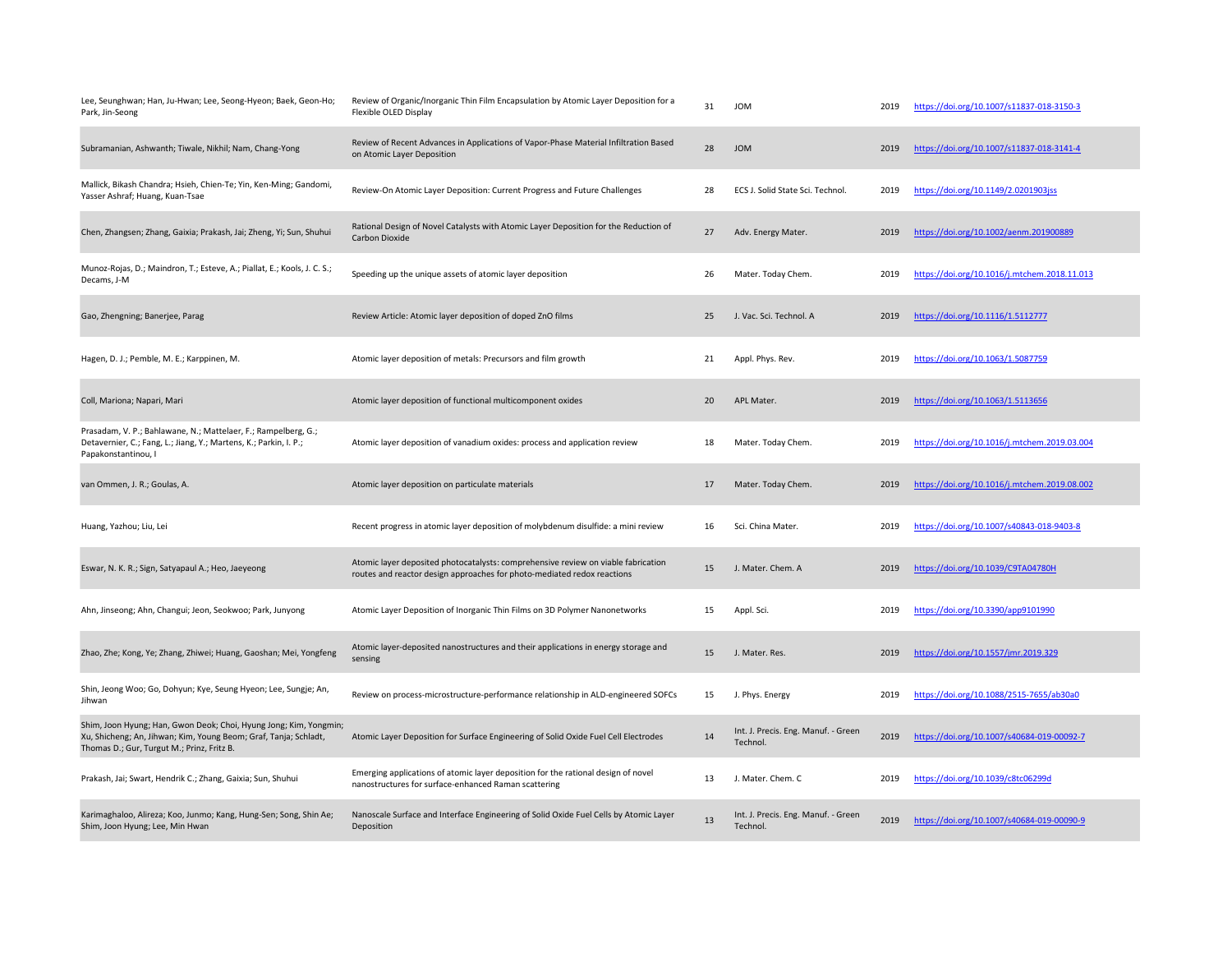| Filippo                                                                                                               | Schiliro, Emanuela; Lo Nigro, Raffaella; Roccaforte, Fabrizio; Giannazzo, Recent Advances in Seeded and Seed-Layer-Free Atomic Layer Deposition of High-K<br>Dielectrics on Graphene for Electronics | 12             | $\mathsf{C}$                 | 2019 | https://doi.org/10.3390/c5030053              |
|-----------------------------------------------------------------------------------------------------------------------|------------------------------------------------------------------------------------------------------------------------------------------------------------------------------------------------------|----------------|------------------------------|------|-----------------------------------------------|
| McDonnell, Stephen J.; Wallace, Robert M.                                                                             | UZ-Ozone Functionalization of 2D Materials                                                                                                                                                           | 10             | <b>JOM</b>                   | 2019 | https://doi.org/10.1007/s11837-018-3156-x     |
| Zhao, Chao; Xiang, Jinjuan                                                                                            | Atomic Layer Deposition (ALD) of Metal Gates for CMOS                                                                                                                                                | 9              | Appl. Sci.                   | 2019 | https://doi.org/10.3390/app9112388            |
| Tiurin, Ortal; Ein-Eli, Yair                                                                                          | A Critical Review: The Impact of the Battery Electrode Material Substrate on the<br>Composition and Properties of Atomic Layer Deposition (ALD) Coatings                                             | 8              | Adv. Mater. Interfaces       | 2019 | https://doi.org/10.1002/admi.201901455        |
| Zhang, Hongbo; Marshall, Christopher L.                                                                               | Atomic layer deposition: Catalytic preparation and modification technique for the next<br>generation                                                                                                 | 8              | Chinese J. Catal.            | 2019 | https://doi.org/10.1016/S1872-2067(19)63321-8 |
| Gandla, Dayakar; Tan, Daniel Qi                                                                                       | Progress Report on Atomic Layer Deposition Toward Hybrid Nanocomposite Electrodes<br>for Next Generation Supercapacitors                                                                             | $\overline{7}$ | Adv. Mater. Interfaces       | 2019 | https://doi.org/10.1002/admi.201900678        |
| Weber, Matthieu Graniel, Octavio; Balme, Sebastian; Miele, Philippe;<br>Bechelany, Mikhael                            | On the use of MOFs and ALD layers as nanomembranes for the enhancement of gas<br>sensors selectivity                                                                                                 | 6              | Nanomaterials                | 2019 | https://doi.org/10.3390/nano9111552           |
| Ji, You Jin; Kim, Ki Seok; Kim, Ki Hyun; Byun, Ji Young; Yeom, Geun<br>Young                                          | A Brief Review of Plasma Enhanced Atomic Layer Deposition of Si3N4                                                                                                                                   | 4              | Appl. Sci. Converg. Technol. | 2019 | https://doi.org/10.5757/ASCT.2019.28.5.142    |
| Kim, Soong Yeon; Cha, Byeong Jun; Saqlain, Shahid; Seo, Hyun Ook;<br>Kim, Young Dok                                   | Atomic Layer Deposition for Preparation of Highly Efficient Catalysts for Dry Reforming<br>of Methane                                                                                                | 4              | Catalysts                    | 2019 | https://doi.org/10.3390/catal9030266          |
| Yun, Hee Ju; Kim, Hogyoung; Choi, Byung Joon                                                                          | Growth of Aluminum Nitride Thin Films by Atomic Layer Deposition and Their<br><b>Applications: A Review</b>                                                                                          | $\overline{2}$ | Korean J. Mater. Res.        | 2019 | https://doi.org/10.3740/MRSK.2019.29.9.567    |
| Yuan, Guang-Jie; Xie, Jie-Fei; Li, Hao-Hao; Lu, Hong-Liang; Tian, Ying-<br>Zhong                                      | Atomic Layer Deposition of Inorganic Films for the Synthesis of Vertically Aligned<br>Carbon Nanotube Arrays and Their Hybrids                                                                       | $\mathbf{1}$   | Coatings                     | 2019 | https://doi.org/10.3390/coatings9120806       |
| Parsons, Gregory N.; Clark, Robert D.                                                                                 | Area-Selective Deposition: Fundamentals, Applications, and Future Outlook                                                                                                                            | 67             | Chem. Mater.                 | 2020 | https://doi.org/10.1021/acs.chemmater.0c00722 |
| Richey, Nathaniel E.; de Paula, Camila; Bent, Stacey F                                                                | Understanding chemical and physical mechanisms in atomic layer deposition                                                                                                                            | 57             | J. Chem. Phys                | 2020 | https://doi.org/10.1063/1.5133390             |
| Raiford, James A.; Oyakhire, Solomon T.; Bent, Stacey F.                                                              | Applications of atomic layer deposition and chemical vapor deposition for perovskite<br>solar cells                                                                                                  | 34             | Energy Environ Sci.          | 2020 | https://doi.org/10.1039/d0ee00385a            |
| Cai, Jiyu; Han, Xiaoxiao; Wang, Xin; Meng, Xiangbo                                                                    | Atomic Layer Deposition of Two-Dimensional Layered Materials: Processes, Growth<br>Mechanisms, and Characteristics                                                                                   | 32             | Matter                       | 2020 | https://doi.org/10.1016/j.matt.2019.12.026    |
| Cao, Kun; Cai, Jiaming; Chen, Rong                                                                                    | Inherently Selective Atomic Layer Deposition and Applications                                                                                                                                        | 31             | Chem. Mater.                 | 2020 | http://doi/10.1021/acs.chemmater.9b04647      |
| Hossain, Md Anower; Khoo, Kean Thong; Cui, Xin; Poduval, Geedhika;<br>Zhang, Tian; Li, Xiang; Li, Wei Min; Hoex, Bram | Atomic layer deposition enabling higher efficiency solar cells: A review                                                                                                                             | 28             | Nano Materials Science       | 2020 | https://doi.org/10.1016/j.nanoms.2019.10.001  |
| Sonsteby, Henrik H.; Yanguas-Gil, Angel; Elam, Jeffrey W.                                                             | Consistency and reproducibility in atomic layer deposition                                                                                                                                           | 25             | J. Vac. Sci. Technol. A      | 2020 | https://doi.org/10.1116/1.5140603             |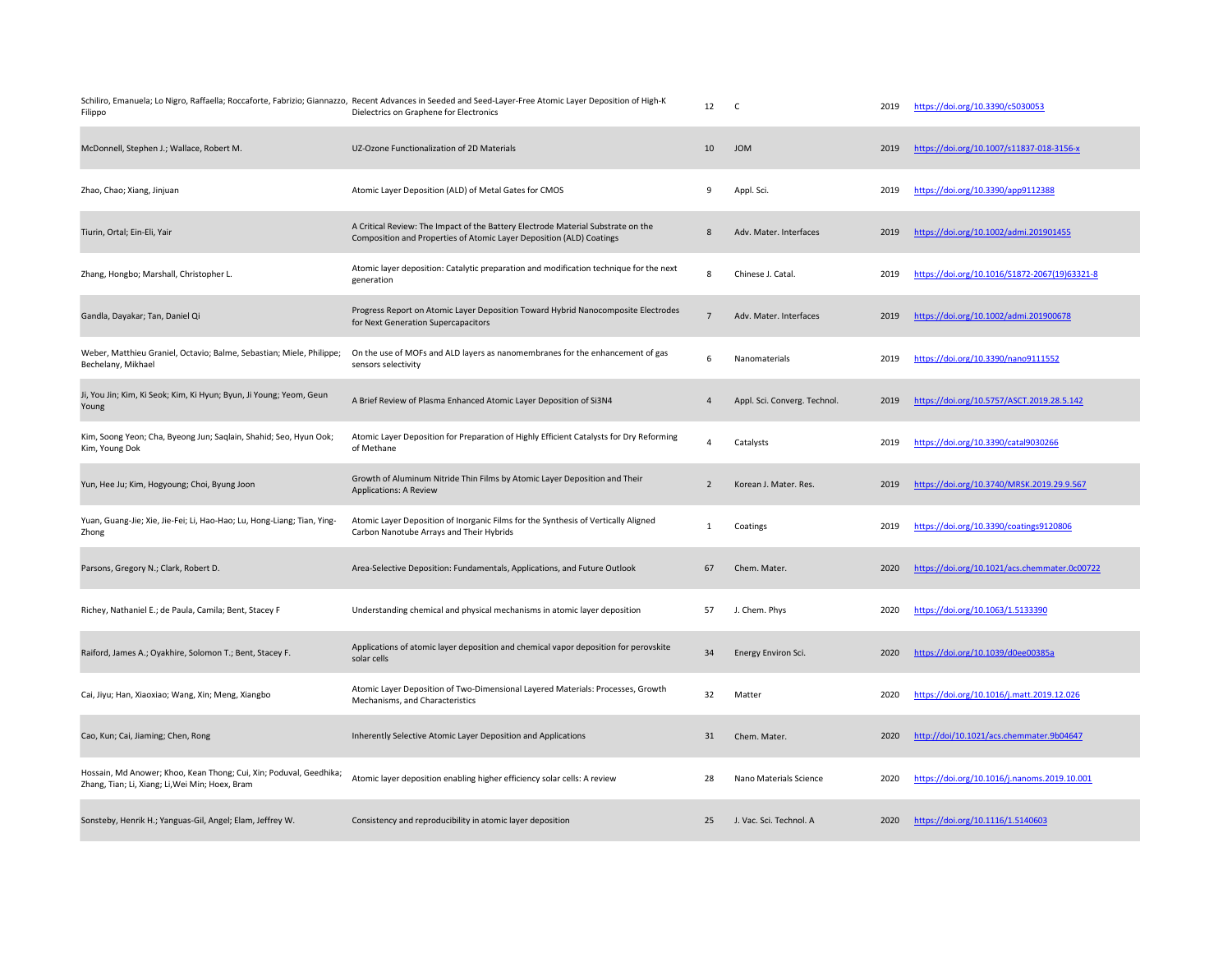| Meng, Xiangbo                                                                                                                                                | Atomic layer deposition of solid-state electrolytes for next-generation lithium-ion<br>batteries and beyond                                                         | 23             | Energy Storage Mater.   | 2020 | https://doi.org/10.1016/j.ensm.2020.05.001    |
|--------------------------------------------------------------------------------------------------------------------------------------------------------------|---------------------------------------------------------------------------------------------------------------------------------------------------------------------|----------------|-------------------------|------|-----------------------------------------------|
| Brinkmann, Kai Oliver; Gahlmann, Tobias; Riedl, Thomas                                                                                                       | Atomic Layer Deposition of Functional Layers in Planar Perovskite Solar Cells                                                                                       | 22             | Sol. RRL                | 2020 | https://doi.org/10.1002/solr.201900332        |
| Boris, David R.; Wheeler, Virginia D.; Nepal, Neeraj; Qadri, Syed B.;<br>Walton, Scott G.; Eddy, Charles (Chip) R.                                           | The role of plasma in plasma-enhanced atomic layer deposition of crystalline films                                                                                  | 17             | J. Vac. Sci. Technol. A | 2020 | https://doi.org/10.1116/6.0000145             |
| Yu, Fan; Du, Lei; Zhang, Gaixia; Su, Fengmei; Wang, Weichao; Sun,<br>Shuhui                                                                                  | Electrode Engineering by Atomic Layer Deposition for Sodium-Ion Batteries: From<br><b>Traditional to Advanced Batteries</b>                                         | 16             | Adv. Funct. Mater.      | 2020 | https://doi.org/10.1002/adfm.201906890        |
| Zhang, Jun; Zhang, Gaixia; Chen, Zhangsen; Dai, Hongliu; Hu, Qingmin;<br>Liao, Shijun; Sun, Shuhui                                                           | Emerging applications of atomic layer deposition for lithium-sulfur and sodium-sulfur<br>batteries                                                                  | 15             | Energy Storage Mater.   | 2020 | https://doi.org/10.1016/j.ensm.2019.11.025    |
| Jeon, Woojin                                                                                                                                                 | Recent advances in the understanding of high-k dielectric materials deposited by<br>atomic layer deposition for dynamic random-access memory capacitor applications | 15             | J. Mater. Res.          | 2020 | https://doi.org/10.1557/jmr.2019.335          |
| Cao, Kun; Cai, Jiaming; Shan, Bin; Chen, Rong                                                                                                                | Surface functionalization on nanoparticles via atomic layer deposition                                                                                              | 14             | Sci.                    | 2020 | https://doi.org/10.1016/j.scib.2020.01.016    |
| Lu, Junling                                                                                                                                                  | A Perspective on New Opportunities in Atom-by-Atom Synthesis of Heterogeneous<br>Catalysts Using Atomic Layer Deposition                                            | 11             | Catal. Lett.            | 2020 | https://doi.org/10.1007/s10562-020-03412-8    |
| Li, Yun; Xiong, Yingfei; Yang, Huizhi; Cao, Kun; Chen, Rong                                                                                                  | Thin film encapsulation for the organic light-emitting diodes display via atomic layer<br>deposition                                                                | 11             | J. Mater. Res.          | 2020 | https://doi.org/10.1557/jmr.2019.331          |
| Song, Guanghui; Tan, Daniel Q.                                                                                                                               | Atomic Layer Deposition for Polypropylene Film Engineering-A Review                                                                                                 | 10             | Macromol. Mater. Eng.   | 2020 | https://doi.org/10.1002/mame.202000127        |
| Ding, Shi-Jin; Wu, Xiaohan                                                                                                                                   | Superior Atomic Layer Deposition Technology for Amorphous Oxide Semiconductor Thin-<br>Film Transistor Memory Devices                                               | 10             | Chem. Mater.            | 2020 | https://doi.org/10.1021/acs.chemmater.9b03237 |
| Ashusbekova, K; Ashurbekova, K; Botta, G; Yurkevich, O; Knez, M;                                                                                             | Vapor phase processing: a novel approach for fabricating functional hybrid materials                                                                                | 10             | Nanotechnol.            | 2020 | https://doi.org/10.1088/1361-6528/ab8edb      |
| Guziewicz, Elzbieta; Krajewski, Tomasz Aleksander; Przezdziecka, Ewa;<br>Korona, Krzysztof P.; Czechowski, Nikodem; Klopotowski, Lukasz;<br>Terziyska, Penka | Zinc Oxide Grown by Atomic Layer Deposition: From Heavily n-Type to p-Type Material                                                                                 | 10             | Phys. Status Solidi B   | 2020 | https://doi.org/10.1002/pssb.201900472        |
| Sinha, Soumyadeep; Nandi, Dip K.; Pawar, Pravin S.; Kim, Soo-Hyun;<br>Heo, Jaeyeong                                                                          | A review on atomic layer deposited buffer layers for Cu(In,Ga)Se2 (CIGS) thin film solar<br>cells: Past, present, and future                                        | $\overline{9}$ | <b>Solar Energy</b>     | 2020 | https://doi.org/10.1016/j.solener.2020.09.022 |
| Zhou, Binze; Liu, Mengjia; Wen, Yanwei; Li, Yun; Chen, Rong                                                                                                  | Atomic layer deposition for quantum dots based devices                                                                                                              | 9              | Opto-electron. adv.     | 2020 | https://doi.org/10.29026/oea.2020.190043      |
| Yang, Huimin; Chen, Yao; Qin, Yong                                                                                                                           | Application of atomic layer deposition in fabricating high-efficiency electrocatalysts                                                                              | 8              | Chinese J. Catal.       | 2020 | https://doi.org/10.1016/S1872-2067(19)63440-6 |
| Nam, Taewook; Seo, Seunggi; Kim, Hyungjun                                                                                                                    | Atomic layer deposition of a uniform thin film on two-dimensional transition metal<br>dichalcogenides                                                               | 8              | J. Vac. Sci. Technol. A | 2020 | https://doi.org/10.1116/6.0000068             |
| Zhang, Zhiwei; Zhao, Yuting; Zhao, Zhe; Huang, Gaoshan; Mei,<br>Yongfeng                                                                                     | Atomic Layer Deposition-Derived Nanomaterials: Oxides, Transition Metal<br>Dichalcogenides, and Metal - Organic Frameworks                                          | $\mathbf{8}$   | Chem. Mater.            | 2020 | https://doi.org/10.1021/acs.chemmater.9b04414 |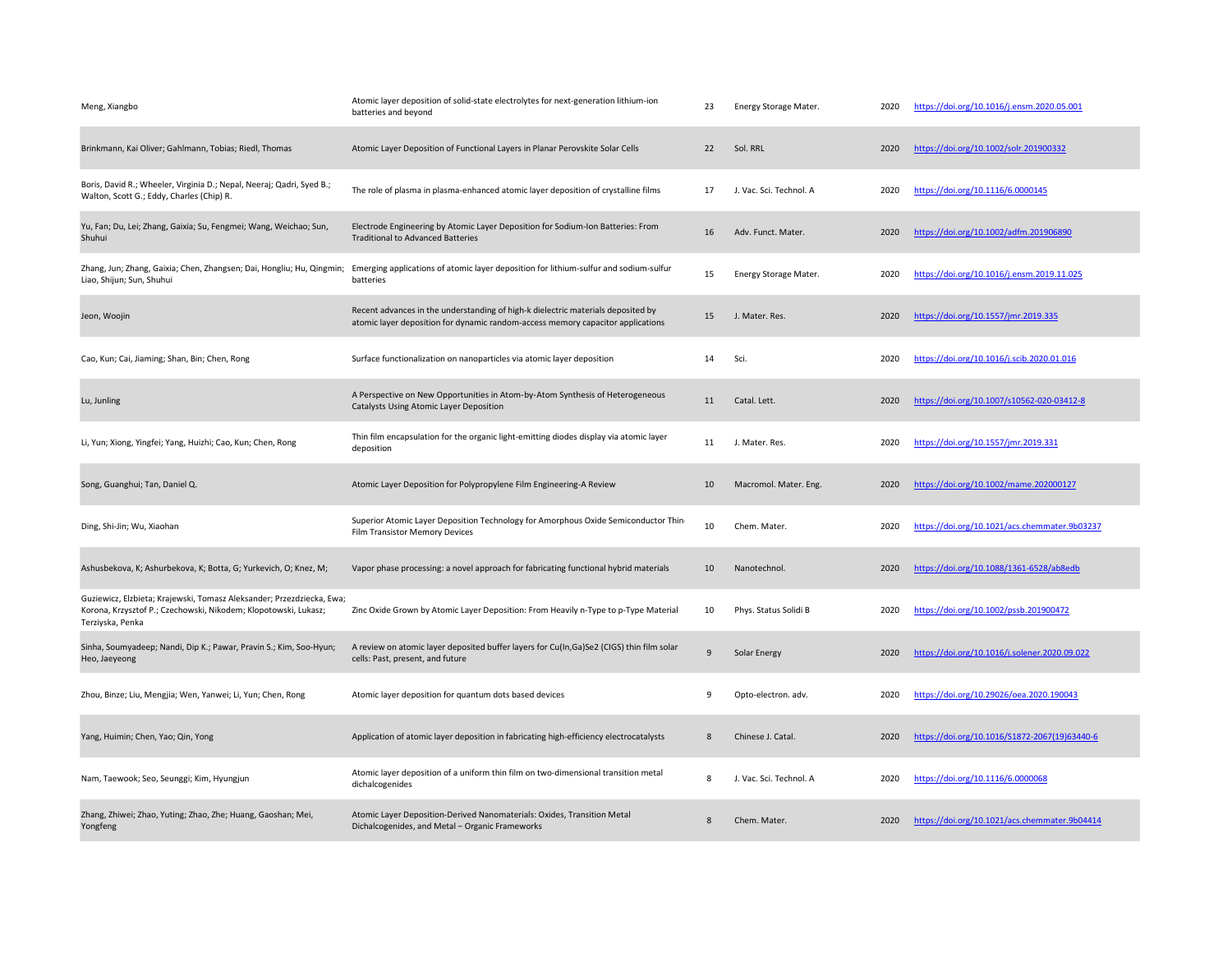| Giannazzo, Filippo; Schiliro, Emanuela; Lo Nigro, Raffaella; Roccaforte,<br>Fabrizio; Yakimova, Rositsa                                              | Atomic Layer Deposition of High-k Insulators on Epitaxial Graphene: A Review                                                                               | $\overline{7}$  | Appl. Sci.                        | 2020 | https://doi.org/10.3390/app10072440              |
|------------------------------------------------------------------------------------------------------------------------------------------------------|------------------------------------------------------------------------------------------------------------------------------------------------------------|-----------------|-----------------------------------|------|--------------------------------------------------|
| Nam, Taewook; Kim, Hyungjun                                                                                                                          | Atomic layer deposition for nonconventional nanomaterials and their applications                                                                           | 6               | J. Mater. Res.                    | 2020 | https://doi.org/10.1557/jmr.2019.347             |
| Chen, Xin; Baumgart, Helmut                                                                                                                          | Advances in Atomic Layer Deposition (ALD) Nanolaminate Synthesis of Thermoelectric<br>Films in Porous Templates for Improved Seebeck Coefficient           | 5               | Materials                         | 2020 | https://doi.org/10.3390/ma13061283               |
| Sheil, Ryan; Chang, Jane P.                                                                                                                          | Synthesis and integration of thin film solid state electrolytes for 3D Li-ion microbatteries                                                               | 5               | J. Vac. Sci. Technol. A           | 2020 | https://doi.org/10.1116/1.5142859                |
| Sønsteby, Henrik H.; Bratvold, Jon E.; Killi, Veronica A. -L. K.;<br>Choudhury, Devika; Elam, Jeffrey W.; Fjellvåg, Helmer; Nilsen, Ola              | tert-butoxides as precursors for atomic layer deposition of alkali metal containing thin<br>films                                                          | 5               | J. Vac. Sci. Technol. A           | 2020 | https://doi.org/10.1116/6.0000589                |
| Loiudice, Anna; Lecina, Ona Segura; Buonsanti, Raffaella                                                                                             | Atomic Control in Multicomponent Nanomaterials: when Colloidal Chemistry Meets<br><b>Atomic Layer Deposition</b>                                           | $\overline{4}$  | ACS Mater. Lett.                  | 2020 | https://doi.org/10.1021/acsmaterialslett.0c00271 |
| Lee, Jieun; Kim, In S.; Hwang, Moon-Hyun; Chae, Kyu-Jung                                                                                             | Atomic layer deposition and electrospinning as membrane surface engineering<br>methods for water treatment: a short review                                 | $\overline{4}$  | Environ. Sci. Water Res. Technol. | 2020 | https://doi.org/10.1039/c9ew01134j               |
| Xing, Zhi; Xiao, Junjun; Hu, Ting; Meng, Xiangchuan; Li, Dengxue; Hu,<br>Xiaotian; Chen, Yiwang                                                      | Atomic Layer Deposition of Metal Oxides in Perovskite Solar Cells: Present and Future                                                                      | $\Delta$        | <b>Small Methods</b>              | 2020 | https://doi.org/10.1002/smtd.202000588           |
| Wu, Kang; Li, Wenbin; Qin, Jian; Hao, Youchen; Sari, Hirbod Maleki<br>Kheimeh; Feng, Hao; Li, Xifei                                                  | Controllable atomic layer deposition coatings to boost the performance of LiMnxCoyNi1-<br>x-yO2 in lithium-ion batteries: A review                         | $\Delta$        | J. Mater. Res.                    | 2020 | https://doi.org/10.1557/jmr.2019.393             |
| Wu, Judy Z.; Acharya, Jagaran; Goul, Ryan                                                                                                            | In vacuo atomic layer deposition and electron tunneling characterization of ultrathin<br>dielectric films for metal/insulator/metal tunnel junctions       | $\Delta$        | J. Vac. Sci. Technol. A           | 2020 | https://doi.org/10.1116/1.5141078                |
| Jaggernauth, Aneeta; Mendes, Joana C.; Silva, Rui F.                                                                                                 | Atomic layer deposition of high-kappa layers on polycrystalline diamond for MOS<br>devices: a review                                                       | $\overline{3}$  | J. Mater. Chem. C                 | 2020 | https://doi.org/10.1039/d0tc02063j               |
| Vempati, Sesha; Ranjith, Kugalur Shanmugam; Topuz, Fuat; Biyikli,<br>Necmi; Uyar, Tamer                                                              | Electrospinning Combined with Atomic Layer Deposition to Generate Applied<br>Nanomaterials: A Review                                                       | $\overline{2}$  | ACS Appl. Nano Mater.             | 2020 | https://doi.org/10.1021/acsanm.0c01120           |
| Wang, Xiaofeng; Zhao, Zhe; Zhang, Chengcheng; Li, Qingbo; Liang,<br>Xinhua                                                                           | Surface Modification of Catalysts via Atomic Layer Deposition for Pollutants Elimination                                                                   | $\overline{2}$  | Catalysts                         | 2020 | https://doi.org/10.3390/catal10111298            |
| De Coster, Valentijn; Poelman, Hilde; Dendooven, Jolien; Detavernier,<br>Christophe; Galvita, Vladimir V.                                            | Designing Nanoparticles and Nanoalloys for Gas-Phase Catalysis with Controlled Surface<br>Reactivity Using Colloidal Synthesis and Atomic Layer Deposition | $\mathbf{1}$    | <b>Molecules</b>                  | 2020 | https://doi.org/10.3390/molecules25163735        |
| Zhao, Yang; Zhang, Lei; Liu, Jian; Adair, Keegan; Zhao, Feipeng; Sun,<br>Yipeng; Wu, Tianpin; Bi, Xuanxuan; Amine, Khalil; Lu, Jun; Sun,<br>Xueliang | Atomic/molecular layer deposition for energy storage and conversion                                                                                        | 25              | Chem. Soc. Rev.                   | 2021 | https://doi.org/10.1039/d0cs00156b               |
| Zhao, Qing; Stalin, Sanjuna; Archer, Lynden A.                                                                                                       | Stabilizing metal battery anodes through the design of solid electrolyte interphases                                                                       | 18              | Joule                             | 2021 | https://doi.org/10.1016/j.joule.2021.03.024      |
| Crivello, chiara; Sevim, Semih; Graniel, Octavio; Franco, Carlos; Pane,<br>Salvador; Puigmarti-Luis, Josep; Munoz-Rojas, David                       | Advanced technologies for the fabrication of MOF thin films                                                                                                | 15              | Mater. Horizons                   | 2021 | https://doi.org/10.1039/D0MH00898B               |
| Cao, Yangiang; Meng, Xiangbo; Li, Aidong                                                                                                             | Atomic Layer Deposition of High-Capacity Anodes for Next-Generation Lithium-Ion<br><b>Batteries and Beyond</b>                                             | $7\overline{ }$ | Energy Environ. Mater.            | 2021 | https://doi.org/10.1002/eem2.12132               |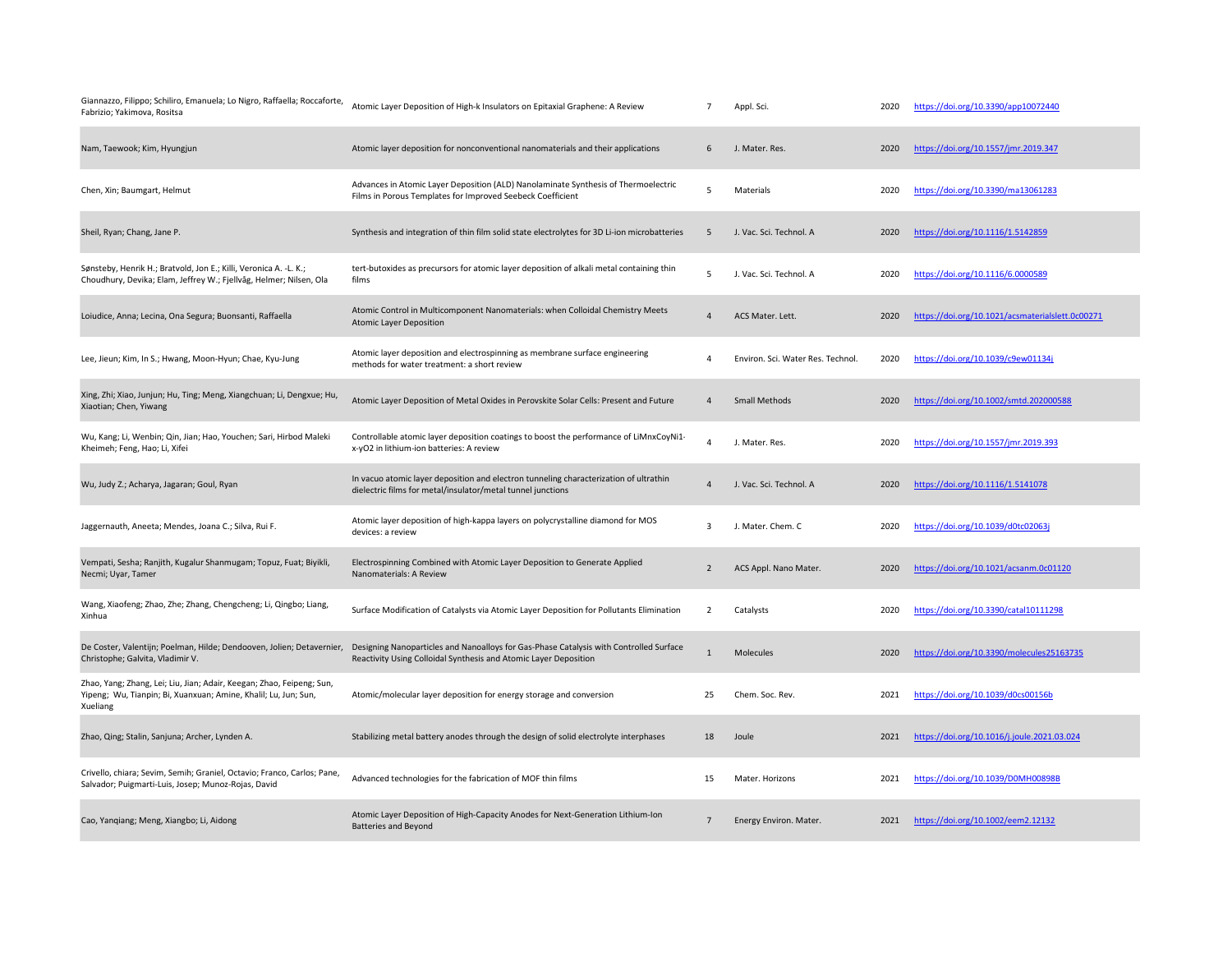| Sivagurunathan, Amarnath T.; Adhikari, Sangeeta; Kim, Do-Heyoung                                             | Strategies and implications of atomic layer deposition in photoelectrochemical water<br>splitting: Recent advances and prospects            | 6              | Nano Energy                 | 2021 | https://doi.org/10.1016/j.nanoen.2021.105802  |
|--------------------------------------------------------------------------------------------------------------|---------------------------------------------------------------------------------------------------------------------------------------------|----------------|-----------------------------|------|-----------------------------------------------|
| Mattinen, Miika; Leskela, Markku; Ritala, Mikko                                                              | Atomic Layer Deposition of 2D Metal Dichalcogenides for Electronics, Catalysis, Energy<br>Storage, and Beyond                               | 5              | Adv. Mater. Interfaces      | 2021 | https://doi.org/10.1002/admi.202001677        |
| Pedersen, H.; Barry S. T.; Sundqvist, J.                                                                     | Green CVD - Toward a sustainable philosophy for thin film deposition by chemical vapor<br>deposition                                        | 5              | J. Vac. Sci. Technol. A     | 2021 | https://dx.doi.org/10.1116/6.0001125          |
| Park, Helen Hejin                                                                                            | Inorganic Materials by Atomic Layer Deposition for Perovskite Solar Cells                                                                   | 5              | Nanomaterials               | 2021 | https://doi.org/10.3390/nano11010088          |
| Yarbrough, Josiah, Shearer, Alex B.; Bent, Stacey F.                                                         | Next generation nanopatterning using small molecule inhibitors for area-selective<br>atomic layer deposition                                | 5              | J. Vac. Sci. Technol. A     | 2021 | https://doi.org/10.1116/6.0000840             |
| Fonseca, Javier; Lu, Junling                                                                                 | Single-Atom Catalysts Designed and Prepared by the Atomic Layer Deposition<br>Technique                                                     | 5              | <b>ACS Catal</b>            | 2021 | https://doi.org/10.1021/acscatal.1c01200      |
| Hu, Yiyun; Lu, Jian; Feng, Hao                                                                               | Surface modification and functionalization of powder materials by atomic layer<br>deposition: a review                                      | 5              | RSC Adv.                    | 2021 | https://doi.org/10.1039/d1ra00326g            |
| Li, Rui; Li, Ning; Hou, Jingwei; Yu, Yang; Liang, Lan; Yan, Beibei; Chen,<br>Guanyi                          | Aquatic environment remediation by atomic layer deposition-based multi-functional<br>materials: A review                                    | $\overline{4}$ | J. Hazard. Mater.           | 2021 | https://doi.org/10.1016/j.jhazmat.2020.123513 |
| Kim, Youngjun; Woo, Whang Je; Kim, Donghyun; Lee, Sangyoon;<br>Chung, Seung-min; Park, Jusang; Kim, Hyungjun | Atomic-Layer-Deposition-Based 2D Transition Metal Chalcogenides: Synthesis,<br>Modulation, and Applications                                 | 4              | Adv. Mater.                 | 2021 | https://doi.org/10.1002/adma.202005907        |
| Plutnar, Jan; Pumera, Martin                                                                                 | Applications of Atomic Layer Deposition in Design of Systems for Energy Conversion                                                          | 3              | Small                       | 2021 | https://doi.org/10.1002/smll.202102088        |
| Ren, Jianwei; Jen, Tien-Chien                                                                                | Atomic layer deposition (ALD) assisting the visibility of metal-organic frameworks<br>(MOFs) technologies                                   | $\overline{3}$ | Coord. Chem. Rev.           | 2021 | https://doi.org/10.1016/j.ccr.2020.213734     |
| Pastukhova, Nadiia; Mavric, Andraz; Li, Yanbo                                                                | Atomic Layer Deposition for the Photoelectrochemical Applications                                                                           | 3              | Adv. Mater. Interfaces      | 2021 | https://doi.org/10.1002/admi.202002100        |
| Forte, Marta Adriana; Silva, Ricardo Manuel; Tavares, Carlos Jose;<br>Ferreira e Silva, Rui                  | Is Poly(methyl methacrylate) (PMMA) a Suitable Substrate for ALD? A Review                                                                  | 3              | Polymers                    | 2021 | https://doi.org/10.3390/polym13081346         |
| Tripathi, Tripurari Sharan; Karppinen, Maarit                                                                | Mixed-Anion Compounds: An Unexplored Playground for ALD Fabrication                                                                         | 3              | Adv. Mater. Interfaces      | 2021 | https://doi.org/10.1002/admi.202100146        |
| Wang, Degao; Huang, Qing; Shi, Weiqun; You, Wei; Meyer, Thomas J.                                            | Application of Atomic Layer Deposition in Dye-Sensitized Photoelectrosynthesis Cells                                                        | 2              | Trends. Chem.               | 2021 | https://doi.org/10.1016/j.trechm.2020.11.002  |
| Meng, Xiangbo                                                                                                | Atomic and molecular layer deposition in pursuing better batteries                                                                          | $\overline{2}$ | J. Mater. Res.              | 2021 | https://doi.org/10.1557/s43578-020-00054-9    |
| Madadi, Milad; Heiska, Juho; Multia, Jenna; Karppinen, Maarit                                                | Atomic and Molecular Layer Deposition of Alkali Metal Based Thin Films                                                                      | 2              | ACS Appl. Mater. Interfaces | 2021 | https://doi.org/10.1021/acsami.1c17519        |
| Xu, Hongyan; Akbari, Mohammad Karbalaei; Kumar, Surender;<br>Verpoort, Francis; Zhuiykov, Serge              | Atomic layer deposition - state-of-the-art approach to nanoscale hetero-interfacial<br>engineering of chemical sensors electrodes: A review | $\overline{2}$ | Sens. Actuators B Chem.     | 2021 | https://doi.org/10.1016/j.snb.2020.129403     |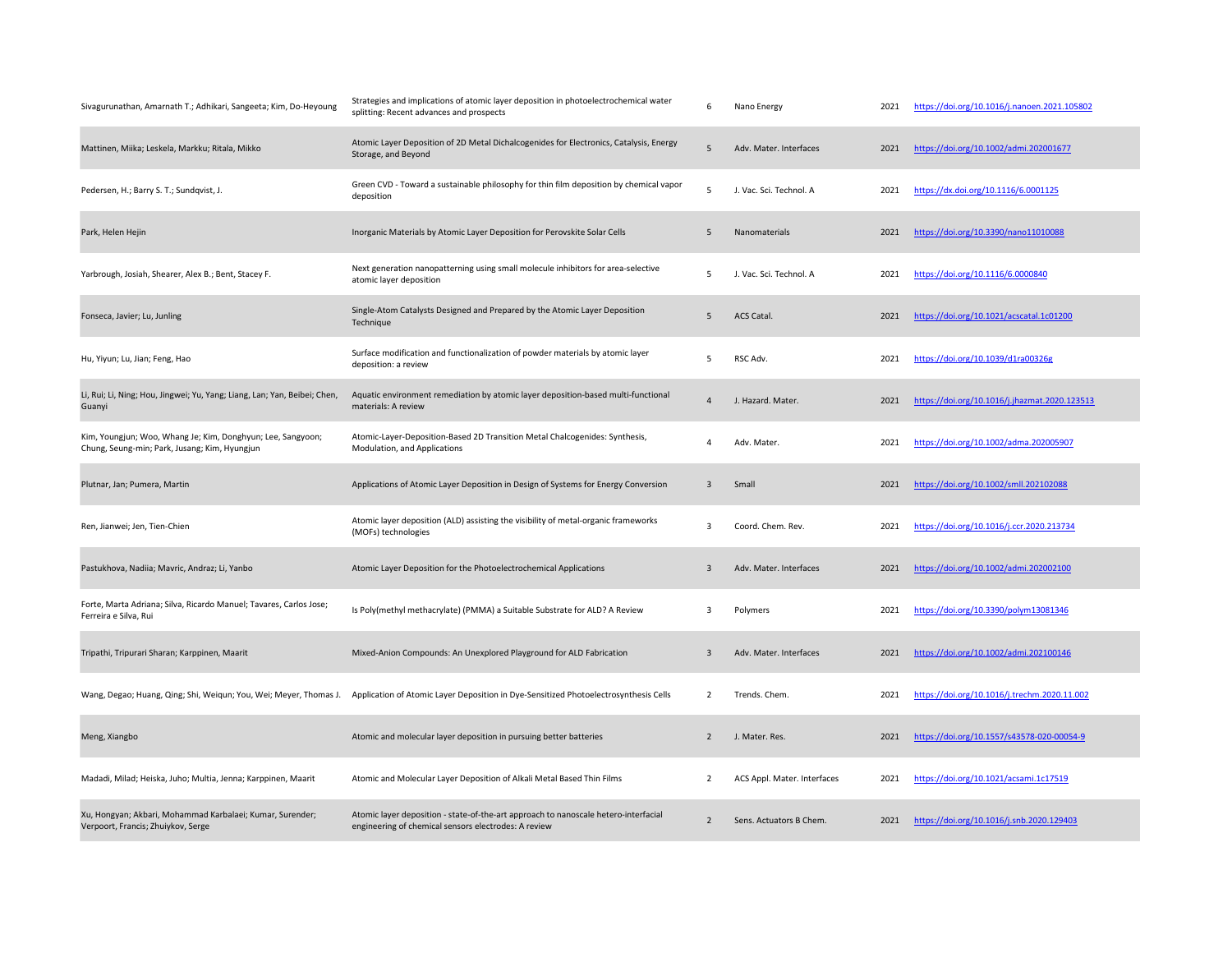| Graniel, Octavio; Puigmarti-Luis, Josep; Munoz-Rojas, David                                                                                                                                    | Liquid atomic layer deposition as emergent technology for the fabrication of thin films                                                                                                                                                  | $\overline{2}$      | Dalton Trans.                        | 2021 | https://doi.org/10.1039/d1dt00232e            |
|------------------------------------------------------------------------------------------------------------------------------------------------------------------------------------------------|------------------------------------------------------------------------------------------------------------------------------------------------------------------------------------------------------------------------------------------|---------------------|--------------------------------------|------|-----------------------------------------------|
| Li, Zhaodong; Su, Jingjie; Wang, Xudong                                                                                                                                                        | Atomic layer deposition in the development of supercapacitor and lithium-ion battery<br>devices                                                                                                                                          | $\mathbf{1}$        | Carbon                               | 2021 | https://doi.org/10.1016/j.carbon.2021.03.041  |
| Lee, Yoon Kyeung; Yoo, Chanyoung; Kim, Woohyun; Jeon, Jeong Woo;<br>Hwang, Cheol Seong                                                                                                         | Atomic layer deposition of chalcogenides for next-generation phase change memory                                                                                                                                                         | 1                   | J. Mater. Chem. C                    | 2021 | https://doi.org/10.1039/d1tc00186h            |
| Wang, Xinwei                                                                                                                                                                                   | Atomic Layer Deposition of Iron, Cobalt, and Nickel Chalcogenides: Progress and<br>Outlook                                                                                                                                               | $\mathbf{1}$        | Chem. Mater.                         | 2021 | https://doi.org/10.1021/acs.chemmater.1c01507 |
| Maina, James W.; Merenda, Andrea; Weber, Matthieu; Pringle,<br>Jennifer M.; Bechelany, Mikhael; Hyde, Lachlan; Dumee, Ludovic F.                                                               | Atomic layer deposition of transition metal films and nanostructures for electronic and<br>catalytic applications                                                                                                                        | $\mathbf{1}$        | Crit. Rev. Solid State Mater. Sci.   | 2021 | https://doi.org/10.1080/10408436.2020.1819200 |
| Astaneh, Sarah Hashemi; Faverani, Leonardo P.; Sukotjo, Cortino;<br>Takoudis, Christos G.                                                                                                      | Atomic layer deposition on dental materials: Processing conditions and surface<br>functionalization to improve physical, chemical, and clinical properties - A review                                                                    | $\mathbf{1}$        | Acta Biomater.                       | 2021 | https://doi.org/10.1016/j.actbio.2020.11.024  |
| Cao, Shiyao; Zhang, Zheng; Liao, Qingliang; Kang, Zhuo; Zhang, Yue                                                                                                                             | Interface Engineering for High-Performance Photoelectrochemical Cells via Atomic<br>Layer Deposition Technique                                                                                                                           | $\mathbf{1}$        | Energy Technol.                      | 2021 | https://doi.org/10.1002/ente.202000819        |
| Sosnov, E. A.; Malkov, A. A.; Malygin, A. A.                                                                                                                                                   | Nanotechnology of Molecular Layering in Production of Inorganic and Hybrid Materials<br>for Various Functional Purposes (a Review): I. History of the Development of the<br>Molecular Layering Method                                    | $\mathbf{1}$        | Russ. J. Appl. Chem.                 | 2021 | https://doi.org/10.1134/S1070427221080024     |
| Han, Lu; Hsieh, Chien-Te; Chandra Mallick, Bikash; Li, Jianlin; Ashraf<br>Gandomi, Yasser                                                                                                      | Recent progress and future prospects of atomic layer deposition to prepare/modify<br>solid-state electrolytes and interfaces between electrodes for next-generation lithium<br>batteries                                                 | $\mathbf 1$         | Nanoscale Adv.                       | 2021 | https://doi.org/10.1039/d0na01072c            |
| Riyanto, Edy; Martides, Erie; Pikra, Ghalya; Atmaja, Tinton Dwi;<br>Pramana, Rakhmad Indra; Purwanto, Andri Joko; Santosa, Arifin;<br>Junianto, Endro; Darussalam, Rudi; Saepudin, Aep; et al. | A review of atomic layer deposition for high lithium-ion battery performance                                                                                                                                                             | $\mathsf{O}\xspace$ | J. Mater. Res. Technol.              | 2021 | https://doi.org/10.1016/j.jmrt.2021.10.138    |
| Yeh, Yen-Wei; Lin, Su-Hui; Hsu, Tsung-Chi; Lai, Shouqiang; Lee, Po-<br>Tsung; Lien, Shui-Yang; Wuu, Dong-Sing; Li, Guisen; Chen, Zhong; Wu,<br>Tingzhu; Kuo, Hao-Chung                         | Advanced Atomic Layer Deposition Technologies for Micro-LEDs and VCSELs                                                                                                                                                                  | 0                   | Nanoscale Res. Lett.                 | 2021 | https://doi.org/10.1186/s11671-021-03623-x    |
| Xu, Dan; Yin, Junqing; Gao, Ya; Zhu, Di; Wang, Shuyuan                                                                                                                                         | Atomic-Scale Designing of Zeolite Based Catalysts by Atomic Layer Deposition                                                                                                                                                             | $\mathbf 0$         | Chemphyschem                         | 2021 | https://doi.org/10.1002/cphc.202100116        |
| Cho, Young Joon; Jeong, Min Ji; Park, Ji Hye; Hu, Weiguang; Lim,<br>Jongchul; Chang, Hyo Sik                                                                                                   | Charge Transporting Materials Grown by Atomic Layer Deposition in Perovskite Solar<br>Cells                                                                                                                                              | $\Omega$            | Energies                             | 2021 | https://doi.org/10.3390/en14041156            |
| Izyumskaya, Natalia; Fomra, Dhruv; Ding, Kai; Morkoc, Hadis; Kinsey,<br>Nathaniel; ozgur, Umit; Avrutin, Vitaliy                                                                               | High-Quality Plasmonic Materials TiN and ZnO:Al by Atomic Layer Deposition                                                                                                                                                               | $\mathbf{0}$        | Phys. Status Solidi Rapid Res. Lett. | 2021 | https://doi.org/10.1002/pssr.202100227        |
| Sosnov, E. A.; Malkov, A. A.; Malygin, A. A.                                                                                                                                                   | Nanotechnology of Molecular Layering in Production of Inorganic and Hybrid Materials<br>for Various Functional Purposes: II. Molecular Layering Technology and Prospects for Its<br>Commercialization and Development in the XXI Century | 0                   | Russ. J. Appl. Chem.                 | 2021 | https://doi.org/10.1134/S1070427221090020     |
| Charvot, Jaroslav; Zazpe, Raul; Macak, Jan M.; Bures, Filip                                                                                                                                    | Organoselenium Precursors for Atomic Layer Deposition                                                                                                                                                                                    | $\mathbf 0$         | <b>ACS Omega</b>                     | 2021 | https://doi.org/10.1021/acsomega.1c00223      |
| Vasilyev, Vladislav Yu.                                                                                                                                                                        | Review-Atomic Layer Deposition of Silicon Dioxide Thin Films                                                                                                                                                                             | $\mathbf 0$         | ECS J. Solid State Sci. Technol.     | 2021 | https://doi.org/10.1149/2162-8777/abffab      |
| Filippo                                                                                                                                                                                        | Schiliro, Emanuela; Lo Nigro, Raffaella; Roccaforte, Fabrizio; Giannazzo, Substrate-Driven Atomic Layer Deposition of High-kappa Dielectrics on 2D Materials                                                                             | $\mathbf{0}$        | Appl. Sci.                           | 2021 | https://doi.org/10.3390/app112211052          |